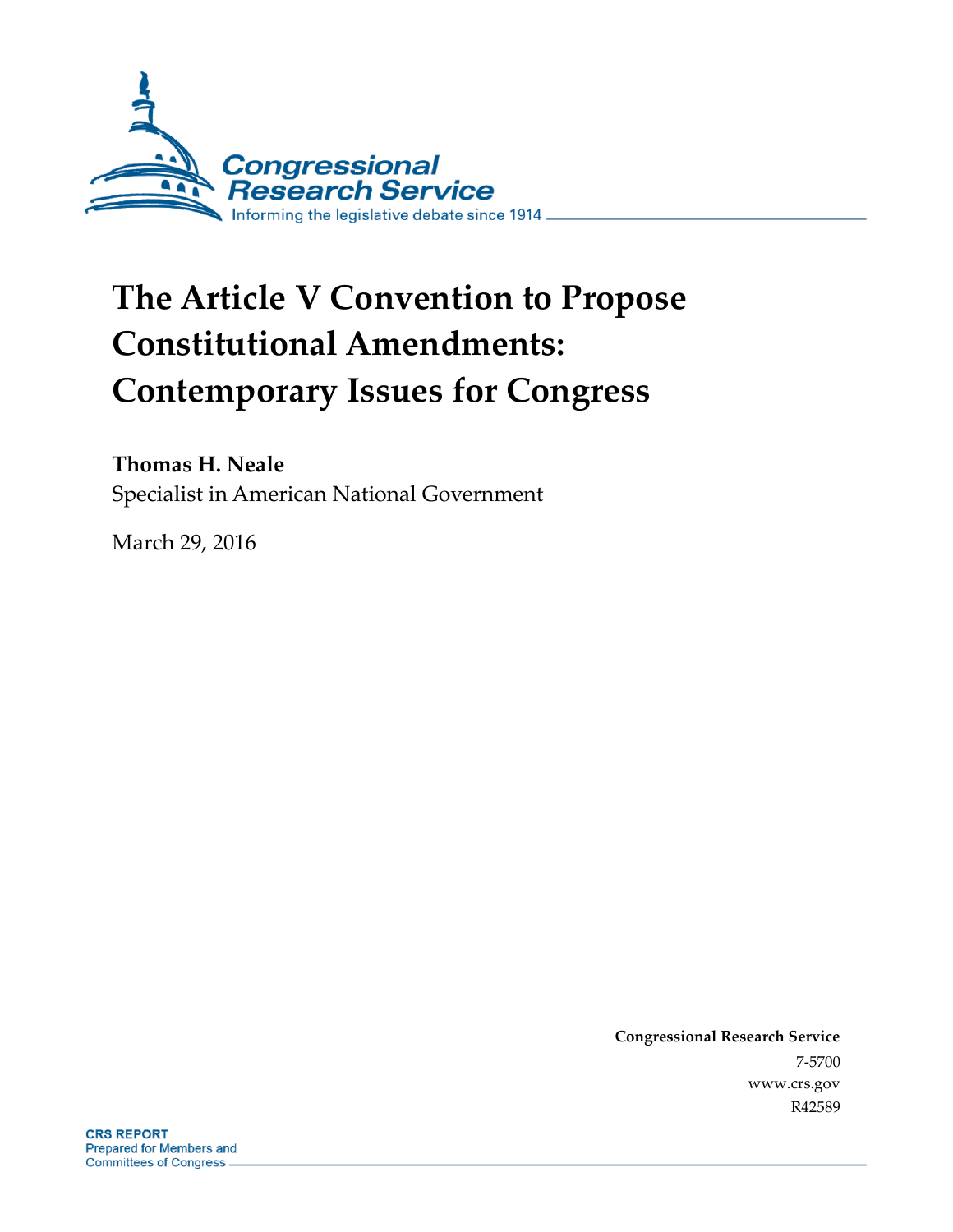## **Summary**

Article V of the U.S. Constitution provides two ways to amend the nation's fundamental charter. Congress, by a two-thirds vote of both houses, may propose amendments to the states for ratification, a procedure that has been used for all 27 current amendments. Alternatively, on the application of the legislatures of two-thirds of the states, 34 at present, Article V directs that Congress "shall call a Convention for proposing Amendments...." This alternative, known as an "Article V Convention," has yet to be implemented. This report examines the Article V Convention alternative, focusing on related contemporary issues for Congress. A companion report, CRS Report R44435, *The Article V Convention to Propose Constitutional Amendments: Current Developments*, identifies and provides analysis of recent activity in Congress, the states, and the Article V Convention advocacy community. Another report, CRS Report R42592, *The Article V Convention for Proposing Constitutional Amendments: Historical Perspectives for Congress*, examines the procedure's origins and history and provides an analysis of the role of the states in calling a convention.

From the 1960s through the early 1980s, supporters of Article V conventions mounted vigorous unsuccessful campaigns to call conventions to consider then-contentious issues of national policy, including a ban on school busing to achieve racial balance, restrictions on abortions, apportionment of state legislatures, and, most prominently, a requirement that the federal budget be balanced, except in wartime or other extraordinary circumstances. Although they came close to the constitutional requirement, none of these campaigns attained applications from 34 states.

With the failure of these efforts, interest in the Article V Convention alternative declined for more than 20 years, but over the past decade, there has been a gradual resurgence of attention to and support for a convention. Advocacy groups across a broad range of the political spectrum have embraced the convention mechanism as an alternative to perceived policy deadlock at the federal level. Using the Internet and social media to build campaigns and coalitions that once took much longer to assemble, they are pushing for a convention or conventions to consider various amendments, including the well-known balanced budget requirement, restrictions on the authority of the federal government, repeal of the corporate political contributions elements of the Supreme Court's *Citizens United* decision, and others.

This report identifies a range of policy questions Congress might face if an Article V Convention seemed imminent. Some of these include the following: what constitutes a legitimate state application? Does Congress have discretion as to whether it *must* call a convention? What legislative vehicle would be appropriate to call a convention? Could a convention consider any issue, or would it be limited to the specific issue cited in state applications? Could a "runaway" convention propose amendments outside its mandate? Could Congress choose *not* to propose a convention-approved amendment to the states? What role, if any, does the President have? What role would Congress have in the mechanics of a convention, including rules of procedure and voting, number and apportionment of delegates, funding and duration, service by Members of Congress, and other related questions? Congress could consult a range of information resources under these circumstances, including the record of the founders' intentions and actions in establishing the Article V Convention alternative, scholarly works cited in this report, historical examples and precedents, and the body of relevant hearings, reports, and bills produced by Congress, particularly when it examined this question between the 1970s and the 1990s.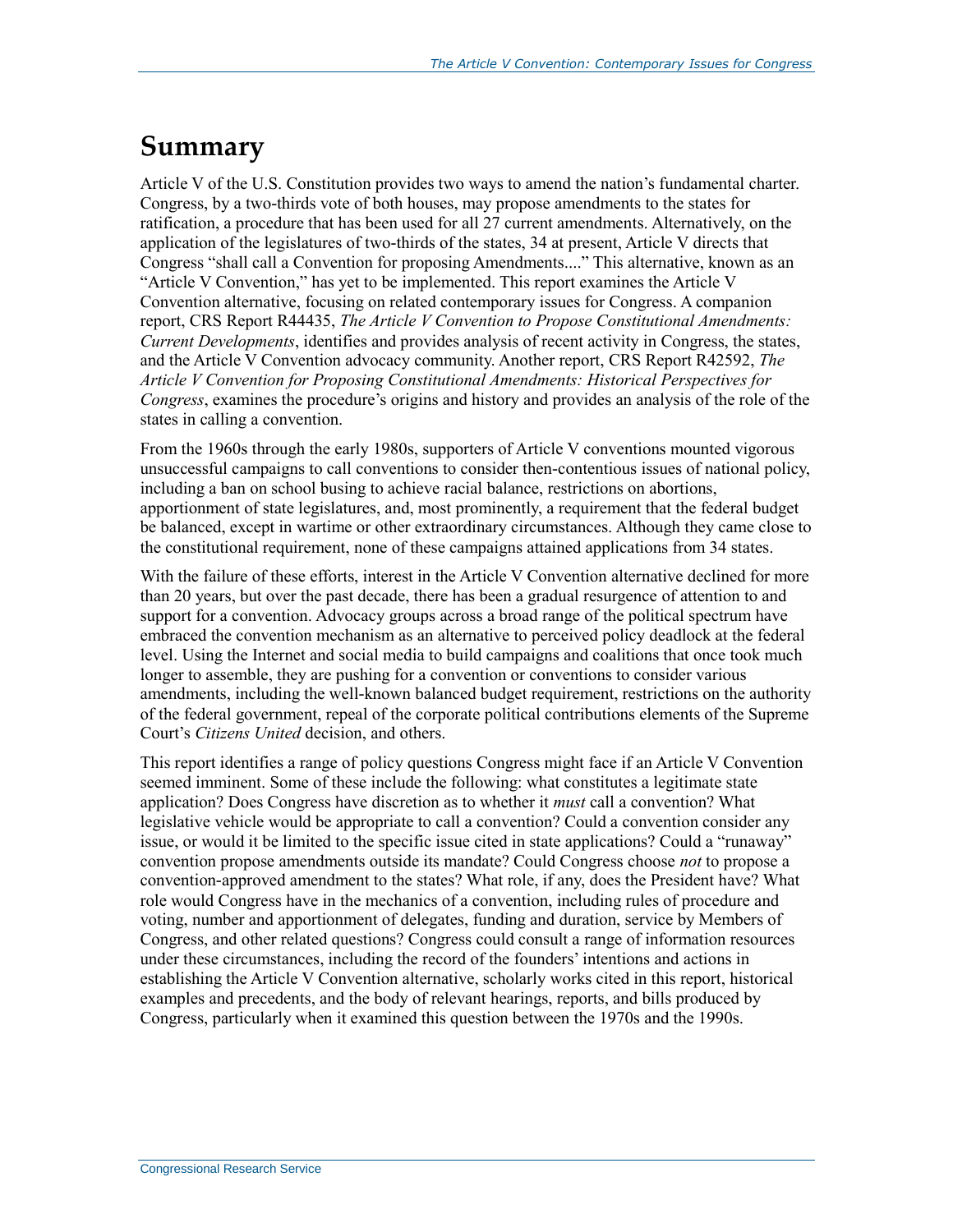## **Contents**

| Background: Article V of the U.S. Constitution in Brief Error! Bookmark not defined.               |  |
|----------------------------------------------------------------------------------------------------|--|
| Congress and the Article V Convention in the 21 <sup>st</sup> Century Error! Bookmark not defined. |  |
| Congress: Key Actor in the Article V Convention Process  Error! Bookmark not defined.              |  |
| Traditional Deterrents to an Article V Convention  Error! Bookmark not defined.                    |  |
|                                                                                                    |  |
| Emergence of Technology-Driven Issue Advocacy—A Model for Contemporary                             |  |
|                                                                                                    |  |
|                                                                                                    |  |
| Georgia (March 2014) and Tennessee (April 2014) Apply for an Article V                             |  |
| Convention to Consider a Balanced Federal Budget Amendment, Reversing                              |  |
|                                                                                                    |  |
| Ohio (November 2013) and Michigan (March 2014) Pass First-Time Applications                        |  |
| for an Article V Convention to Consider a Balanced Federal Budget                                  |  |
|                                                                                                    |  |
| 2010-2013: Advocacy Group Initiatives  Error! Bookmark not defined.                                |  |
| The Role of Congress in the Article V Convention Process Error! Bookmark not defined.              |  |
| Is Congress Required to Call a Convention?  Error! Bookmark not defined.                           |  |
| What Sort of Convention Does Article V Authorize?  Error! Bookmark not defined.                    |  |
|                                                                                                    |  |
|                                                                                                    |  |
|                                                                                                    |  |
| An Article V Convention Limited to the Consideration of a Specifically Worded                      |  |
| Amendment?-H.J.Res. 52 in the 113 <sup>th</sup> Congress Error! Bookmark not defined.              |  |
| Is Congress Required to Propose Ratification of Amendments Approved by a                           |  |
|                                                                                                    |  |
|                                                                                                    |  |
| "Checks and Balances" in the Article V Amendment ProcessError! Bookmark not defined.               |  |
| Details of the Article V Convention Process—Is Congress a Clerk or                                 |  |
|                                                                                                    |  |
| Providing a Framework: The Precedent of Congressional Proposals to Shape an                        |  |
|                                                                                                    |  |
| What Are the Current Procedures for Receipt and Processing of State                                |  |
|                                                                                                    |  |
| Could Senators and Representatives Serve as Delegates to an                                        |  |
|                                                                                                    |  |
| Convention Procedures: Ancillary Issues for Congress Error! Bookmark not defined.                  |  |
|                                                                                                    |  |

## **Contacts**

Author Contact Information ...........................................................**Error! Bookmark not defined.**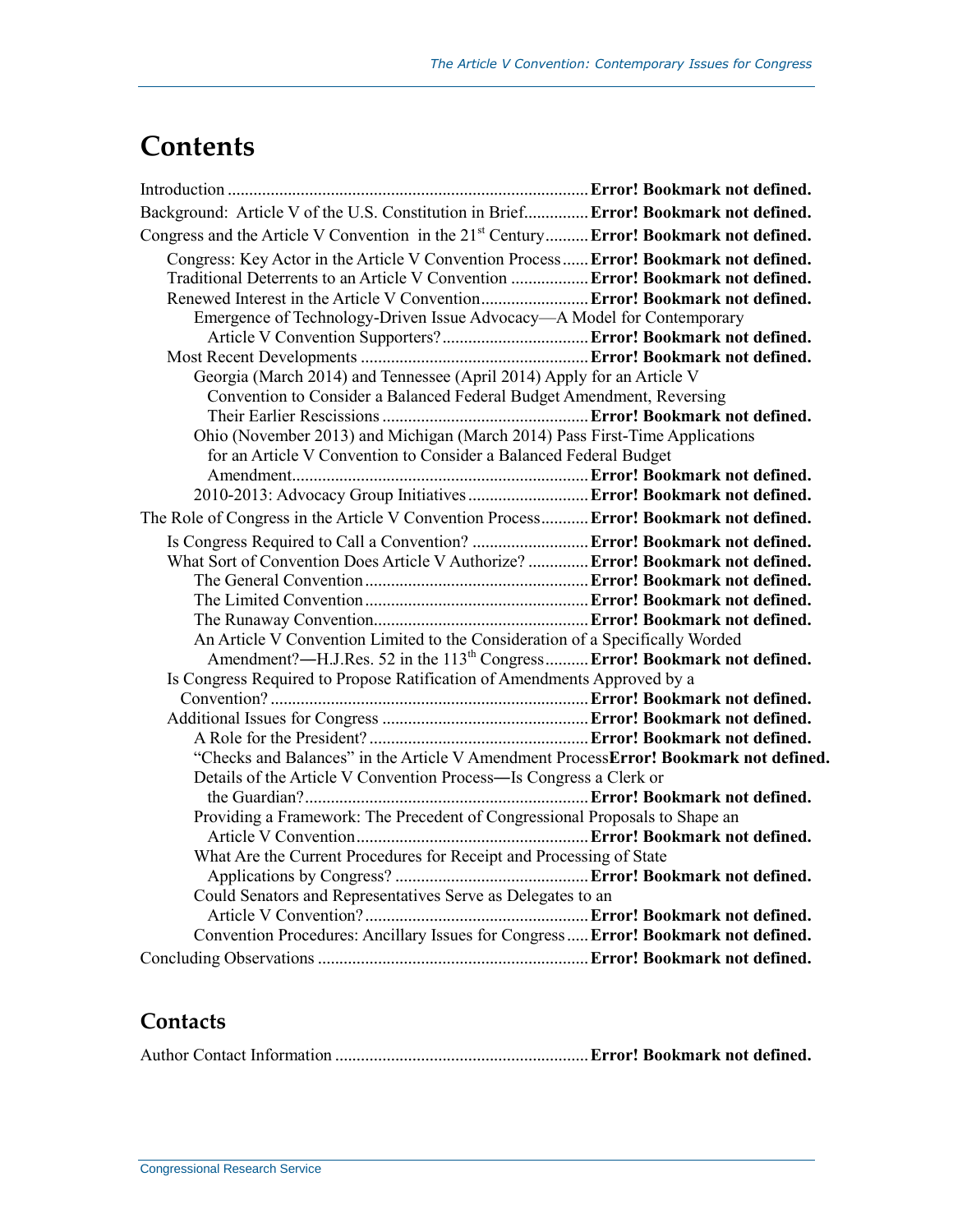## **Introduction**

Article V of the U.S. Constitution provides two methods by which the nation's founding charter may be amended. The first, proposal of amendments by Congress, requires the adoption of an amendment or amendments by a two-thirds vote in both houses of Congress. The second, generally referred to as the "Article V Convention," authorizes the states to apply for a convention to propose an amendment or amendments. If the legislatures of two-thirds of the states—34 at present—apply for a convention, Congress is directed by the Constitution to convene one. All proposed amendments require the approval of three-fourths of the states—38 at present—in order to become part of the Constitution.

While the Article V Convention option was the subject of advocacy campaigns from the 1960s through the 1980s, it was largely dormant for two decades thereafter. The past 10 years, however, have seen a gradual resurgence of interest in and support for the Article V Convention alternative. Advocacy groups across a wide range of the political spectrum are pushing for conventions to consider various amendments to remedy what they regard as legislative and policy deadlock at the federal level.

Dramatic progress in communications technology during this period has arguably facilitated this development. In the past, the need to mobilize support, coupled with time limitations on most state legislative sessions, guaranteed that an organized movement would require a considerable period to develop public awareness and support and to move the application process forward. The comparatively swift emergence of a range of new convention advocacy organizations suggests that the time-consuming organization and development once considered prerequisite to an effective Article V Convention advocacy movement has been greatly compressed, and that much of the infrastructure previously considered necessary for such a campaign might be avoided altogether.

This report opens with a brief overview of the provisions of Article V of the U.S. Constitution, which established the alternative procedures for proposing amendments to the states. It then addresses, from the standpoint of policy, the role of Congress in calling a convention, the form and function of Article V conventions, the amendments they might propose, the ratification process, and such ancillary issues as the role of the President. A companion report, CRS Report R44435, *The Article V Convention to Propose Constitutional Amendments: Current Developments*, provides tracking and policy analysis of current activity in Congress, the states, and the Article V Convention advocacy community. CRS Report R42592, *The Article V Convention for Proposing Constitutional Amendments: Historical Perspectives for Congress*, provides comprehensive information and analysis of the convention mechanism, including a detailed examination of constitutional and statutory provisions, origins and original intent at the Constitutional Convention, case studies of major campaigns for an Article V Convention, and a review of the role of the states in the process.

## **Background: Article V of the U.S. Constitution**

As noted directly above, Article V of the U.S. Constitution provides two procedures to amend the nation's fundamental charter. The first, "Proposal by Congress," authorizes proposal of amendments by Congress:

The Congress, whenever two thirds of both Houses shall deem it necessary, shall propose Amendments to this Constitution, ... which ... shall be valid to all Intents and Purposes, as Part of this Constitution, when ratified by the Legislatures of three fourths of the several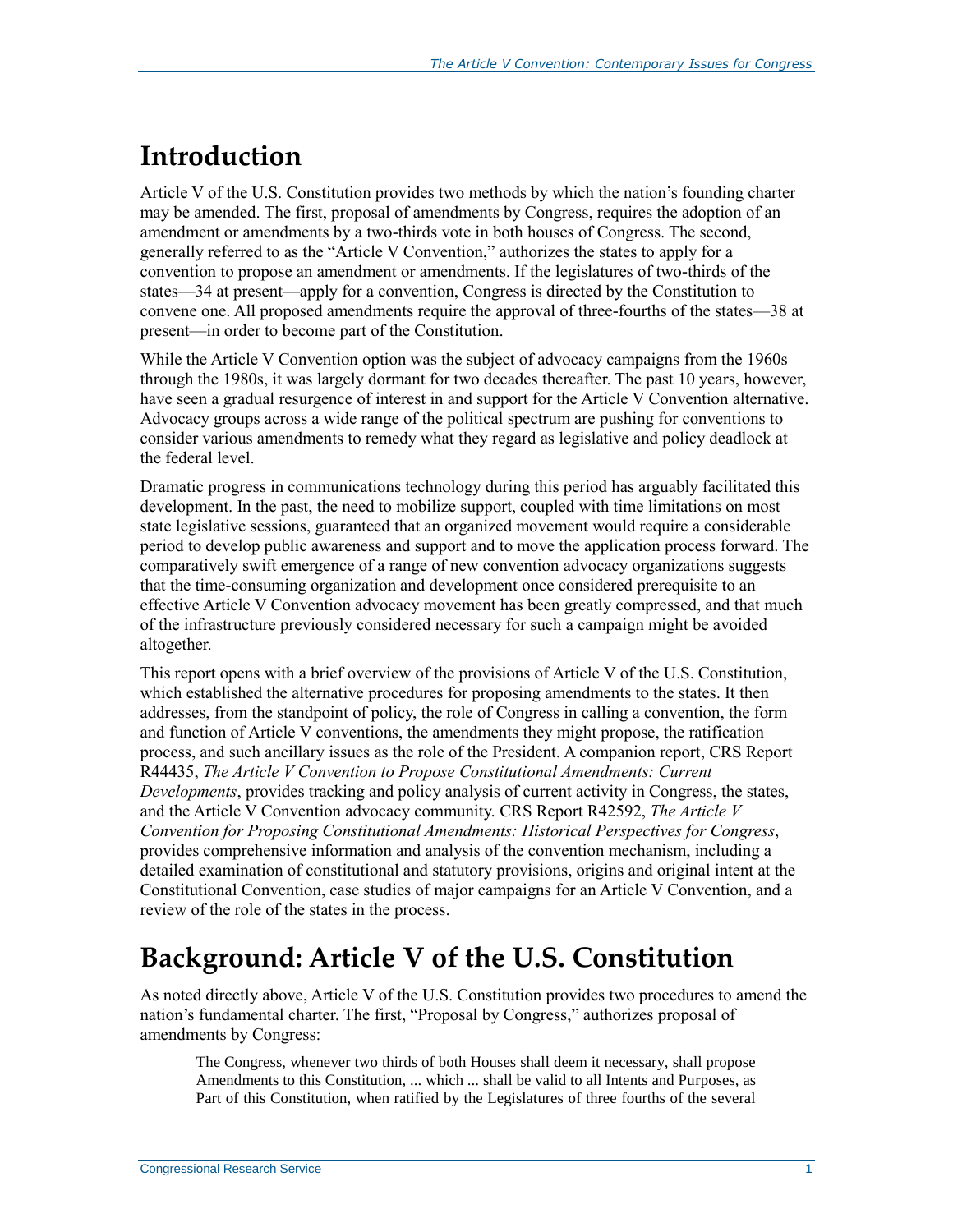States, or by Conventions in three fourths thereof, as the one or the other Mode of Ratification may be proposed by the Congress....<sup>1</sup>

The second, the "Article V Convention" alternative, requires Congress, "on the Application of the Legislatures of two thirds of the several States"—34 at present—to call "a Convention for Proposing Amendments...."

Amendments ratified by the states under either procedure are indistinguishable and have equal force; they are both "valid to all Intents and Purposes, as Part of this Constitution...."<sup>2</sup> Both modes of amendment share key constitutional requirements.

- Amendments proposed either by Congress or an Article V Convention must be ratified by the legislatures or conventions in three-fourths of the states—38 at present.
- Congress has authority to choose the method of ratification in the states. The options are ratification by ad hoc conventions called by the states for the specific purpose of considering the ratification, or ratification by the legislatures of the states. Here again, the three-fourths requirement applies in both instances.<sup>3</sup>

In addition, over the past century, three elements not included in the Constitution have been customarily incorporated in the ratification process when Congress proposes amendments. As precedents, they would likely be followed, but would not necessarily be required for an amendment or amendments proposed by an Article V Convention.<sup>4</sup>

- First, amendments are not incorporated into the existing text of the constitution as adopted in 1788, but are included as supplementary articles.<sup>5</sup>
- Second, Congress may set a time limit on the ratification process. Beginning with the  $18<sup>th</sup>$  Amendment, proposed in 1917, and continuing with the  $20<sup>th</sup>$  through  $26<sup>th</sup>$ Amendments, Congress set a seven-year time limit on ratification. Proposed amendments covered by this provision must be approved by the requisite number of states in order to become part of the Constitution.
- Finally, the Constitution does not require approval of proposed amendments by the President. Nor are amendments duly proposed by Congress or an Article V Convention subject to the President's veto or pocket veto.<sup> $6$ </sup>

<sup>&</sup>lt;sup>1</sup> U.S. Constitution, Article V.

 $<sup>2</sup>$  Ibid.</sup>

<sup>&</sup>lt;sup>3</sup> To date, Congress has specified ratification by convention only for the 21<sup>st</sup> Amendment, which repealed the 18<sup>th</sup> "Prohibition" Amendment.

<sup>&</sup>lt;sup>4</sup> A fourth element applies specifically to amendments proposed by Congress. The Constitution requires only that amendments be proposed by the vote of "two thirds of both Houses....", but Congress expanded this requirement by internal rulemaking, so that a congressional vote to propose an amendment must be approved by *two-thirds of the Members present and voting, a quorum being present*, in both chambers. Although it was established by internal action, this requirement was ruled to be constitutional by the Supreme Court in its 1920 decision in *National Prohibition Cases,* 253 U.S. 350, 386 (1920).

<sup>5</sup> As a Member of the House of Representatives, James Madison sponsored the amendments now known as the Bill of Rights, suggesting that they should be incorporated in the body of the Constitution. Congress decided instead to place them at the end of the Constitution as additional articles when ratified. This precedent has been followed for all subsequent amendments.

<sup>6</sup> This issue was determined as part of the Supreme Court's 1798 decision in *Hollingsworth v. Virginia*, 3 Dall. (3 U.S.) 378 (1798). In 1978, President Jimmy Carter signed a joint resolution (H.J. Res. 638, 95th Congress) extending the deadline for ratification of the proposed Equal Rights Amendment as an indication of his support for the measure. For (continued...)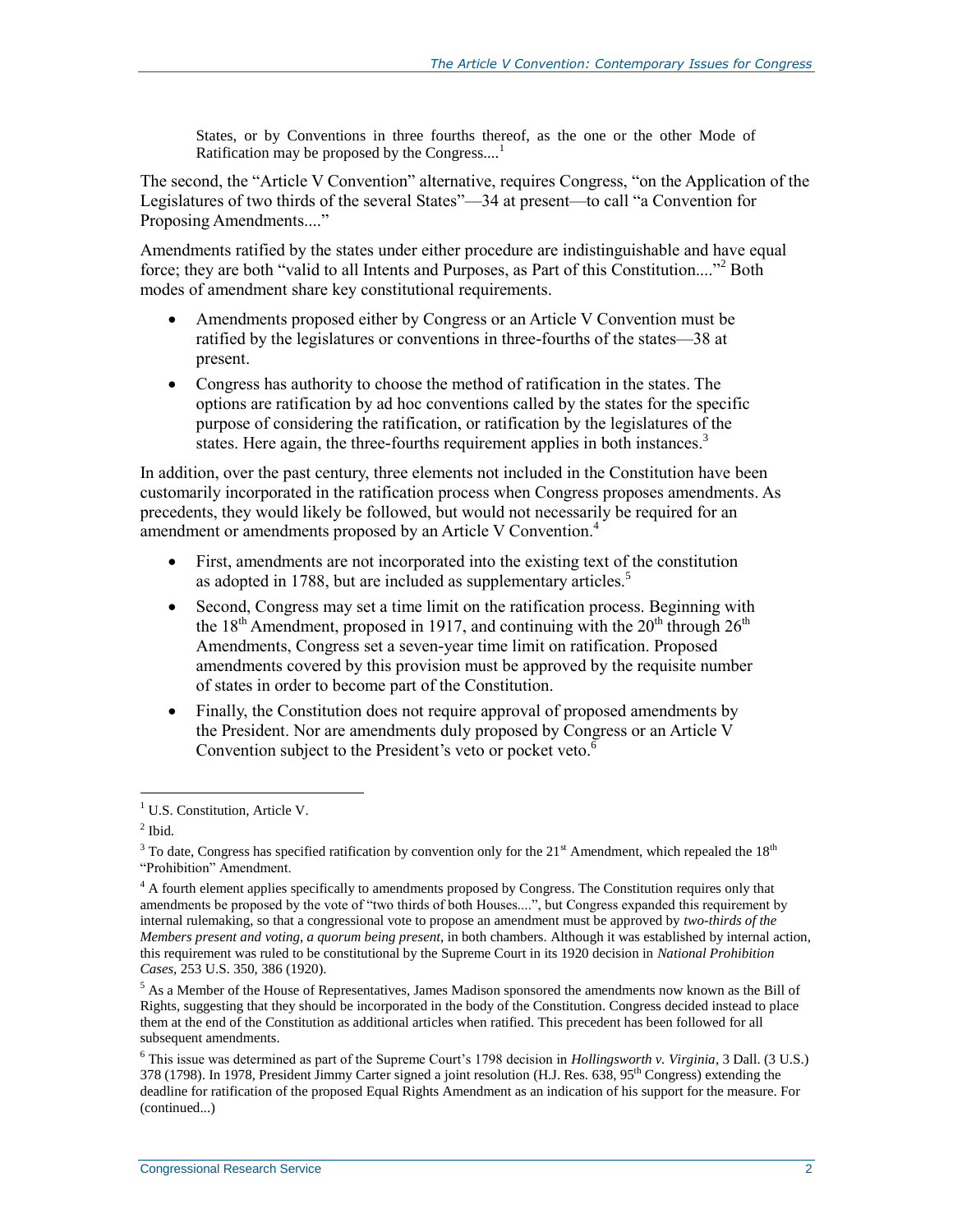Thirty-three amendments have been proposed to the states by Congress to date, beginning with 12 amendments proposed in 1789, 10 of which were ratified as the Bill of Rights. Twenty-seven of the 33 were approved by the states; 26 of them are currently in effect, while one, the  $18<sup>th</sup>$ Amendment that prohibited the "manufacture, sale, or transportation of intoxicating liquors," was ultimately repealed by the  $21<sup>st</sup>$  Amendment.

By comparison, the Article V Convention option has yet to be successfully invoked, although not for lack of activity in the states. Proponents of various amendments took concerted efforts to secure the necessary number of applications several times in the  $20<sup>th</sup>$  century. The most successful example to date was the early- $20<sup>th</sup>$  century campaign for an amendment to provide popular election of U.S. Senators. Although only 25 of 48 states applied for a convention, this effort is frequently credited with "prodding" the Senate to join the House of Representatives in proposing what became the  $17<sup>th</sup>$  Amendment in 1912.<sup>7</sup> Two Article V Convention campaigns of the 1960s-1980s came even closer to the constitutional requirement, but were ultimately unable to attain applications from the legislatures of two-thirds of the states.

## **The Article V Convention in the 21st Century: Renewed Interest**

During the last third of the  $20<sup>th</sup>$  century, two campaigns came close to achieving the constitutional threshold of 34 state applications for an Article V Convention. The first sought a convention to consider an amendment authorizing states to use criteria other than strict equality of population in apportioning districts in one chamber of their legislatures. The second advocated a convention to consider an amendment to require a balanced federal budget under most circumstances. Both campaigns ultimately failed to attain their goal. Various reasons are cited for their failure, including second thoughts in state legislatures; for the apportionment amendment, the death of Senator Everett Dirksen, its principal advocate; changing public attitudes concerning the issues; and, in the case of the balanced federal budget amendment campaign, congressional legislation to address concerns over the persistent budget deficits.<sup>8</sup> Many advocates assert, however, that convention applications remain valid indefinitely and that those submitted at any time in the past still count toward the constitutional threshold. Three decades have passed since the high-water mark of the balanced budget amendment convention campaign in the 1980s; consequently, few current Members of either chamber have had the occasion to consider the prospect of an Article V Convention. This situation may, however, be changing, as new communications technology and changing patterns in issue advocacy may offer convention proponents ways to counteract traditional deterrents to the convention alternative.

## **Traditional Deterrents to an Article V Convention**

In the past, several factors tended to impede the progress of campaigns for an Article V Convention.

<sup>(...</sup>continued)

additional information, see CRS Report R42979, *The Proposed Equal Rights Amendment: Contemporary Ratification Issues*, by Thomas H. Neale, p. 10.

<sup>&</sup>lt;sup>7</sup> For further information on the prodding effect and the  $17<sup>th</sup>$  Amendment, see CRS Report R42592, *The Article V Convention for Proposing Constitutional Amendments: Historical Perspectives for Congress*, by Thomas H. Neale, pp. 9-10.

 $8$  For further information on these campaigns for an Article V Convention, see ibid., pp. 10-14.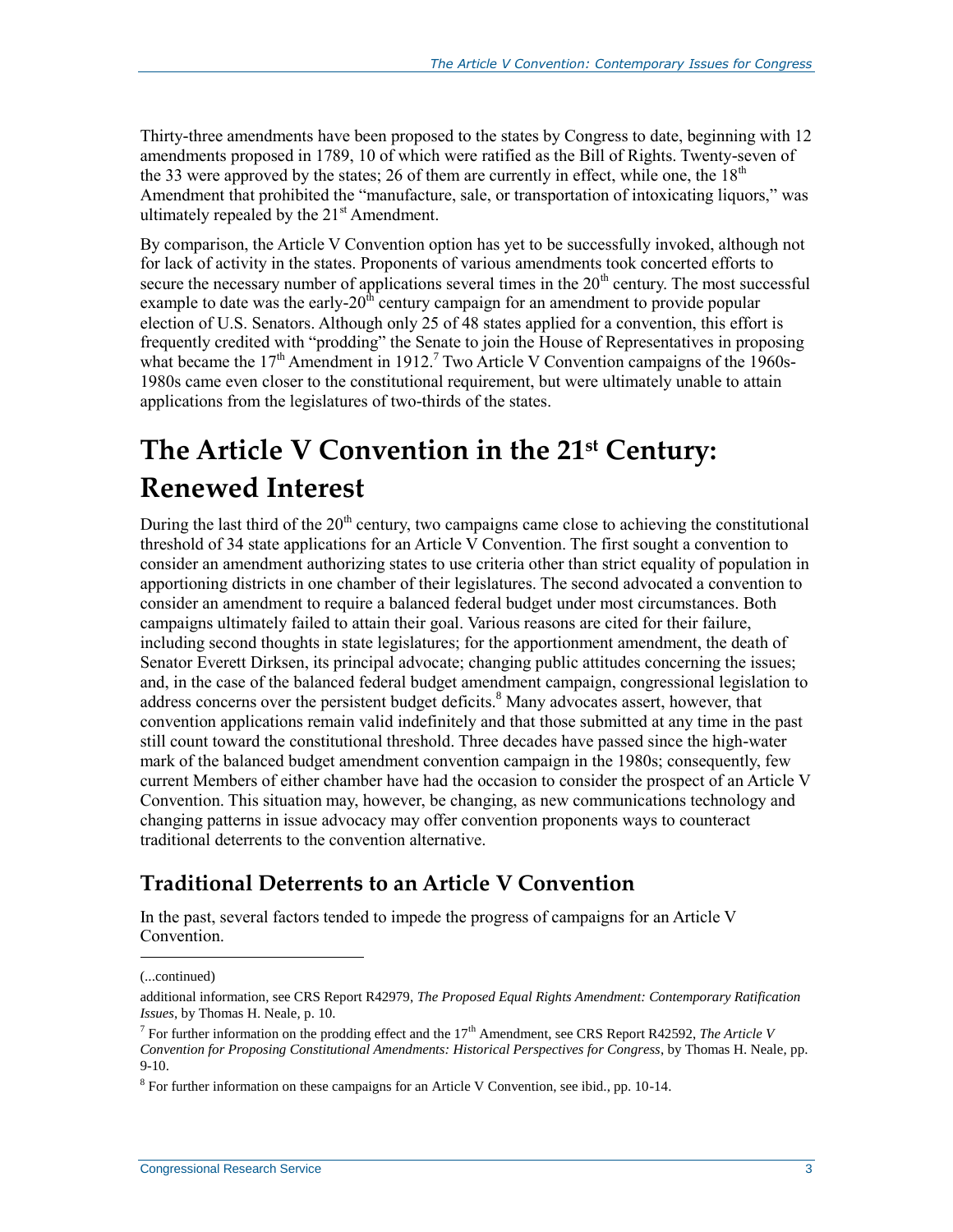The Constitution's stringent requirement that a super-majority of two-thirds of the state legislatures must apply for an Article V Convention has always served as the principal deterrent to calling a convention that did not enjoy broad support. This was intended by the founders; as Supreme Court Justice and constitutional scholar Joseph Story noted, "[t]he great principle to be sought is to make the changes practicable, but not too easy; to secure due deliberation, and caution; and to follow experience, rather than to open a way for experiments, suggested by mere speculation or theory."<sup>9</sup>

Moreover, it was not easy, even after the advent of mass electronic communications in the  $20<sup>th</sup>$ century, to mount a campaign able to secure convention applications from a large number of states. As late as the 1960s through the 1980s, it took time for a grass-roots movement to emerge, communicate with like-minded individuals and groups, coalesce around an agreed-upon program, establish a national structure of groups sharing the same interest to promote a particular cause, and gradually to develop the ancillary skills necessary for nationwide advocacy, most importantly in the state legislatures.

The measured pace of the legislative process in the states also traditionally served as a check to a convention. While most state legislatures convene annually, their sessions are frequently limited by law. Thirty-two states place some form of time constraint on their sessions, frequently limiting them to as little as 60 to 90 session days. <sup>10</sup> Convention advocates arguably faced a daunting task in securing timely action on a convention proposal, given the generally hectic pace and urgent demands faced by most state legislators during their sessions. In the case of the balanced budget amendment campaign, seven years of organized activity were needed to gain applications from 32 state legislatures.

#### **Factors Contributing to the Revival of the Article V Convention**

As noted previously, from the 1960s through the early 1980s, supporters of the Article V Convention alternative mounted campaigns to consider diverse issues. Although these gained broad support, none attained the constitutional threshold of 34 state applications. The failure of these efforts was followed by nearly three decades of relative inactivity. In the  $21<sup>st</sup>$  century, however, the convention alternative began to experience a revival among groups that span the political spectrum. Advocacy organizations as disparate as the Tea Party and Occupy Wall Street view the convention as an alternative to perceived policy deadlock at the federal level.<sup>11</sup>

A major contributing factor in facilitating these advocacy "start-ups" has been progress in communications technology in recent years. The emergence and subsequent ubiquity of the Internet, e-mail, and social media provided a new and compelling model for issue-driven mass policy advocacy campaigns. The emergence of social media-driven groups such as MoveOn.org, the Tea Party movement, and Occupy Wall Street provide the most obvious examples.<sup>12</sup> Their

 9 Joseph Story, *Commentaries on the Constitution of the United States* (Boston: Hilliard, Gray & Co., 1833), § 1821, in *The Founders Constitution*, Web edition, at http://press-pubs.uchicago.edu/founders/documents/a5s12.html.

<sup>&</sup>lt;sup>10</sup> *The Book of States*, 2015 edition, volume 47 (Lexington, KY: Council of State Governments, 2015), pp. 66-67.

<sup>&</sup>lt;sup>11</sup> These groups and their convention agendas are examined in a companion CRS Report, R00000, *The Article V Convention to Propose Constitutional Amendments: Current Developments*, by Thomas H. Neale.

 $12$  MoveOn.org emerged in 1998 as an ad hoc online coalition supporting President Bill Clinton; it later grew to a membership of 5 million. The Tea Party movement originated in late 2008 through online discussions among conservative-oriented social networking websites and frequent conference calls. On February 9, 2009, a television cable network business commentator made an on-air call for rallies to oppose government spending. His emotionally charged remarks were picked up by various websites and went viral. In two months, the newly-named Tea Party movement was able to rally over 600,000 supporters in demonstrations around the nation. Occupy Wall Street (continued...)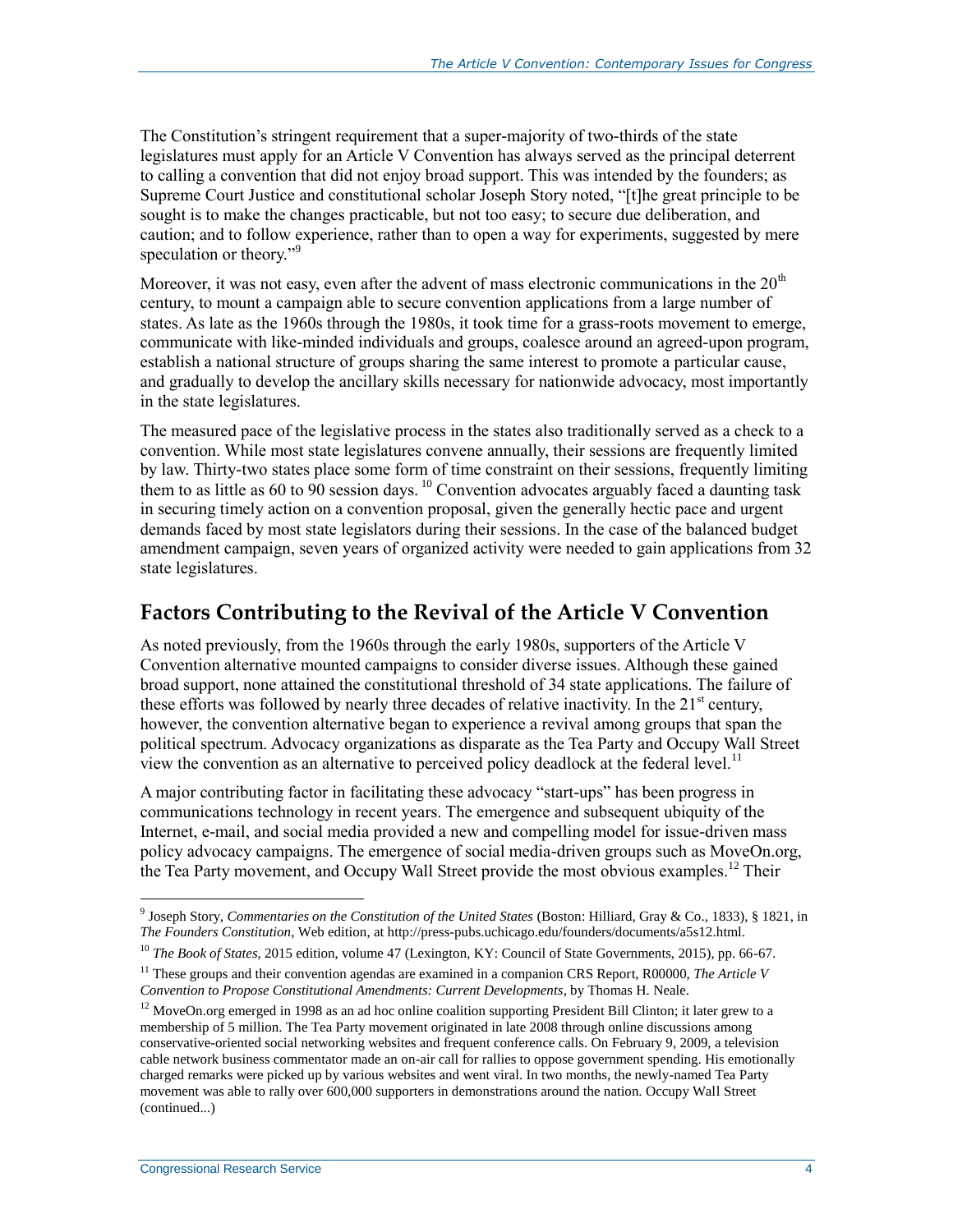swift rise, when combined with widespread publicity, proved that a contemporary campaign, using today's communication strategies and devices, could move the issue of an Article V Convention to a substantial level of public awareness on a shorter cycle than was previously possible.

Also noted earlier in this report, renewed interest in the Article V Convention alternative has arguably been driven by public perceptions of policy deadlock on the national level and discontent with the nation's direction. One political analyst recently argued that the nation is in a period of unusual political volatility, reflected in part by "eleven straight years in wrong track pessimism in national polling. This is the longest period of pessimism ever measured."<sup>13</sup> In late 2014, moreover, the Pew Research Center found that 81% of respondents expected political divisions to grow deeper and to continue. Eighty-six percent of respondents believed the nation would experience continuing partisan gridlock, but only 20% believed that there would be progress on the most important national problems in the near future.<sup>14</sup>

Critics might argue that, notwithstanding these conditions, the convention movement, in its present incarnation, has yet to attract widespread support among the general public or to influence action on this issue by more than a few state legislatures.

## **Issues for Congress in the Context of Renewed Interest in the Article V Convention**

Article V delegates important and exclusive responsibilities related to the amendment process to Congress. First among these is the right, on the vote of two-thirds of the Members of the House and Senate, to propose amendments to the states for their consideration. Article V also vests in Congress the obligation to summon a convention to consider amendments on application of the legislatures of two-thirds of the states, and then refer any amendments proposed by the convention to the states for the ratification process.

Among the many competing demands for its time and energy, what compelling interest might draw the attention of Congress to the Article V Convention alternative? As noted previously in this report, advances in communications technology and public concern over perceived policy deadlock have arguably contributed to the rise of groups advocating an Article V Convention on a wide range of issues. Whether this activity can be translated into widespread state legislative action calling for a convention remains an open question: to date, none of the newly emerged Article V Convention advocacy groups has been able to persuade more than a limited number of state legislatures to adopt their proposals. The potential arguably exists, given the existing situation, that a policy "prairie fire" could ignite, bringing the convention issue to the forefront with unprecedented speed and presenting Congress with a range of substantial and urgent policy considerations. The next section of this report will identify and provide an analysis for Congress of the most important policy questions Congress might be called on to address.

l

<sup>(...</sup>continued)

originated with Canadian activists on July 13, 2011; by September 17, it had begun its protests in New York City, and within a month, it claimed to have mounted demonstrations in 70 major cities around the country.

<sup>&</sup>lt;sup>13</sup> Glen Bolger, "Republican Incumbents Beware: There's Something Happening Here, What It Is Ain't Exactly Clear," GCA Public Opinion Strategies, September 16, 2015, at http://pos.org/2015/09/REPUBLICAN-INCUMBENTS-BEWARE-THERES-SOMETHING-HAPPENING-HERE-WHAT-IT-IS-AINT-EXACTLY-CLEAR/.

<sup>&</sup>lt;sup>14</sup> Pew Research Center, "Few See Quick Cure for Nation's Political Divisions," December 11, 2014, at http://www.people-press.org/2014/12/11/few-see-quick-cure-for-nations-political-divisions/.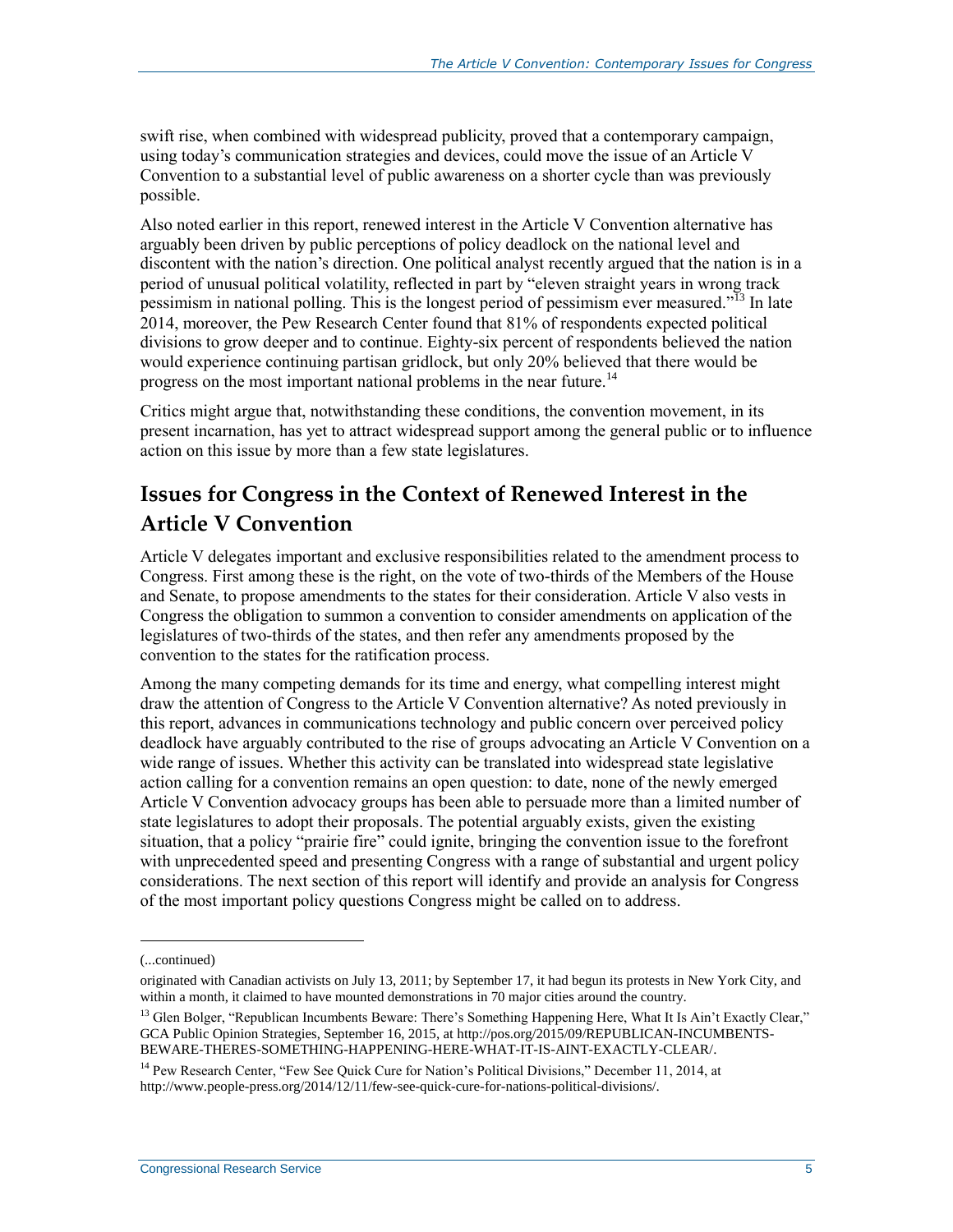## **The Role of Congress in the Article V Convention**

The state legislatures are indispensable actors in the Article V Convention process—nothing can happen unless 34 or more apply for one. Congress is equally indispensable to the process by which a convention is summoned, convened, and defined. The Constitution, with characteristic economy of phrase, simply directs that "Congress ... on the application of the Legislatures of two thirds of the several States, shall call a Convention for the proposing of Amendments...." Beyond this language, however, observers have identified subsidiary issues for consideration by Congress, of which five may be among the most important:

- What is the overall role of Congress in the convention process? Would it call a convention and then stand aside, or would it be the "guardian" of a convention?
- More specifically, what is Congress's obligation under Article V to call a convention if it receives sufficient state applications?
- What sort of convention does Article V authorize?
- If an Article V Convention proposes an amendment or amendments, does Congress have any discretion as to whether they must be submitted to the states for consideration?
- What is the constitutional status of an Article V Convention?

### **Congress: "Clerk" or "Guardian" of the Convention Process?**

Article V's barebones provisions provide little guidance as to the general role of Congress in the convention process. Supporters of a minimalist interpretation would assign a purely ministerial or clerical role to Congress: it should call the convention; establish minimal requirements as to form, procedures, and agenda; and then refer whatever amendment or amendments are proposed to the states in timely fashion. In other words, call a convention, make the arrangements, and then stand aside. There is justification for this "hands off" course of action from the founders themselves: the records of the Philadelphia Convention show that the Article V alternative was deliberately placed in the Constitution as a check to an intransigent or unresponsive Congress. Alexander Hamilton explained the Article V Convention process in unmistakable terms, "[t]he words of this article are peremptory. The Congress 'shall call a convention.' Nothing in this particular is left to the discretion of that body."<sup>15</sup> This point of view is generally held, with variations, by proponents of the Article V Convention. For instance, a 2010 Goldwater Institute study summarized this position as follows:

The ministerial nature of congressional duties and the requirement that it call a convention at the behest of two-thirds of the state legislatures supports the conclusion that ... Congress acts primarily as the legislatures' agent. From the nature of that role, it follows that Congress may not impose rules of its own on the states or on the convention.... In the state application-and-convention procedures, the states are in the position of the property owner, Congress in the position of the manager, and the convention for proposing amendments in the place of the contractor.<sup>16</sup>

 $\overline{a}$ <sup>15</sup> Alexander Hamilton, in *The Federalist*, Number 85, "Conclusion," (Cambridge, MA: the Belknap Press of Harvard University Press, 1961), p. 546.

<sup>16</sup> Robert G. Natelson, *Amending the Constitution by Convention: A Complete View of the Founders' Plan*, Goldwater Institute, Policy Report No. 241, September 16, 2010, pp. 20-22. The Goldwater Institute identifies itself as a public policy research organization focusing on research oriented to individual rights, the free market economy, and limited (continued...)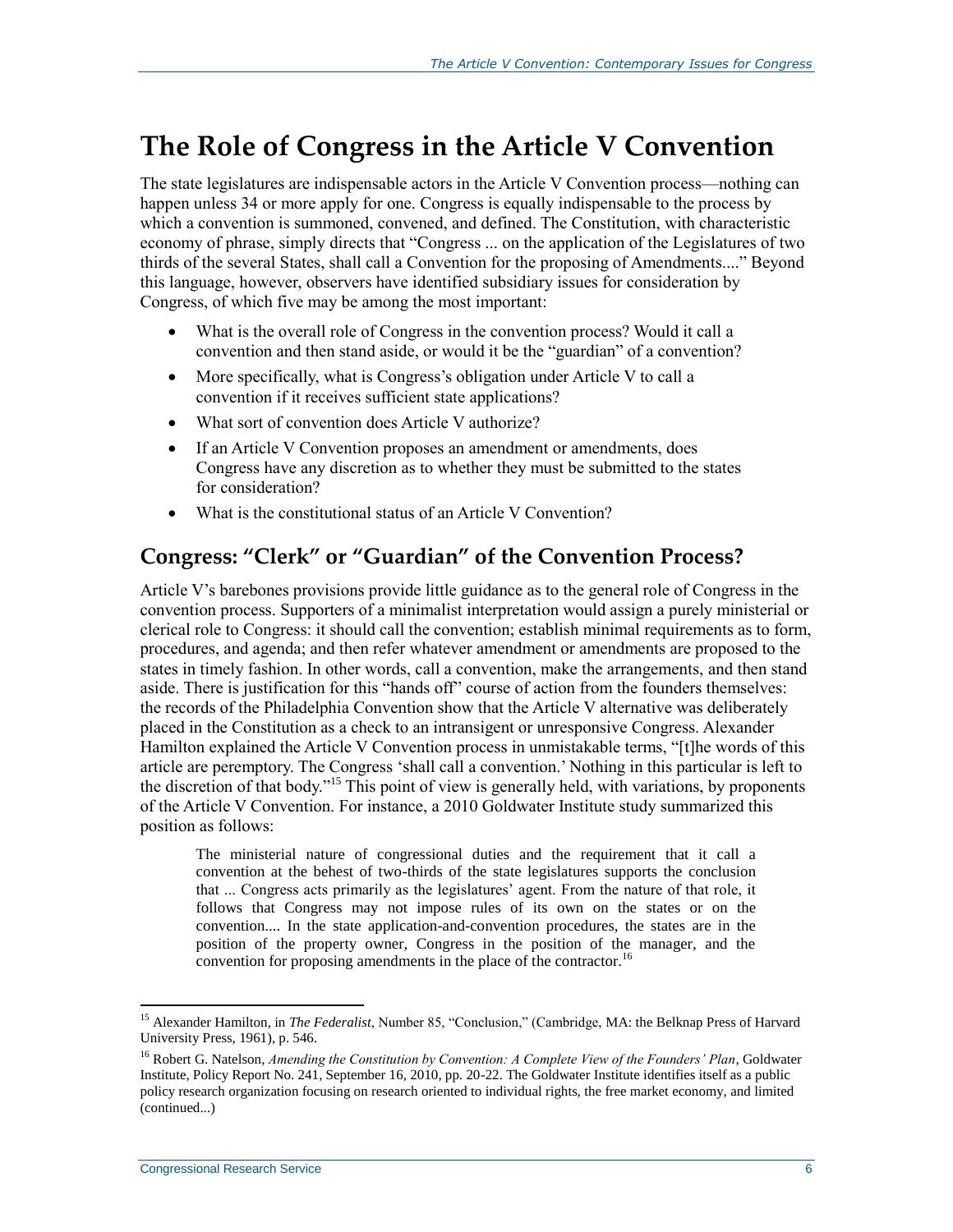In contrast to this assertion, some scholars hold that Congress should be the "guardian" of an Article V Convention, exercising broad authority over the process. Their assertions will be identified and analyzed with respect to more specific questions as they are raised in this report. The House Judiciary Committee considered both points of view in its 1993 print, *Is There a Constitutional Convention in America's Future?* The committee suggested that Congress would have a role beyond that of calling the convention and then standing aside; the report suggested, however, that the extent of that function would be open to considerable discussion:

Congress, according to most commentators, has only two roles in the Convention process: To Call the Convention and to choose a method of ratification. However, all are agreed that a range of ancillary functions are necessary and proper to carry out the primary roles. The disagreement begins in deciding the limits of the ancillary functions.<sup>17</sup>

An American Bar Association study of the Article V alternative sought to achieve a balance, suggesting a limited, but important role for Congress: "to be sure, Congress has discretion in interpreting Article V and in adopting implementing legislation. It cannot be gainsaid that Congress has the primary power of administering Article V. We do not believe, however, that Congress is, or ought to be, the final dispositive power in every situation."<sup>18</sup>

## **Calling a Convention: The Requirement**

Moving beyond the fundamental issue of its role in the Article V Convention process, the Constitution instructs Congress in plain language to call an Article V Convention once the legislatures of two-thirds of the states have submitted applications: Congress "... *shall* [emphasis added] call a Convention for proposing Amendments....." While a legal analysis is beyond the scope of this report, most legal scholars conclude that Congress must call a convention. The founders' intentions in this respect seem unmistakable: as noted previously, no less an authority than Alexander Hamilton wrote that, once the threshold is met,

... the Congress will be obliged ... to call a convention for proposing amendments. The words of this article are peremptory. The Congress 'shall call a convention.' *Nothing in this particular is left to the discretion of that body* [emphasis added]. And of consequence, all the declamation of disinclination to a change vanishes in air.<sup>19</sup>

Constitutional scholar Russell Caplan confirmed the founders' unanimity on the issue; he noted that, "[t]he founding generation spoke with one voice on this duty," and went on to quote the writings of John Marshall, James Iredell, John Dickinson, and James Madison, in which they all asserted the obligation of Congress to call a convention once the two-thirds threshold was attained.<sup>20</sup>

Given the founders' intentions, on what grounds could Congress decline to call a convention? Several factors concerning state applications might be used to represent them as defective and therefore invalid. For instance, many constitutional scholars hold that applications proposing a

l

<sup>(...</sup>continued)

constitutional government.

<sup>&</sup>lt;sup>17</sup> U.S. Congress, House, Committee on the Judiciary, *Is There a Constitutional Convention in America's Future*?103<sup>rd</sup> Congress, 1<sup>st</sup> session, Serial No. 1(Washington: GPO, 1993), pp. 28-29.

<sup>18</sup> American Bar Association, Special Constitutional Convention Study Subcommittee, *Amendment of the Constitution by the Convention Method under Article V* (Chicago (?): American Bar Association, 1974), p. 21.

<sup>19</sup> Hamilton, *The Federalist*, p. 546.

<sup>20</sup> Russell L. Caplan, *Constitutional Brinksmanship, Amending the Constitution by National Convention* (New York: Oxford University Press, 1988), pp. 115-117.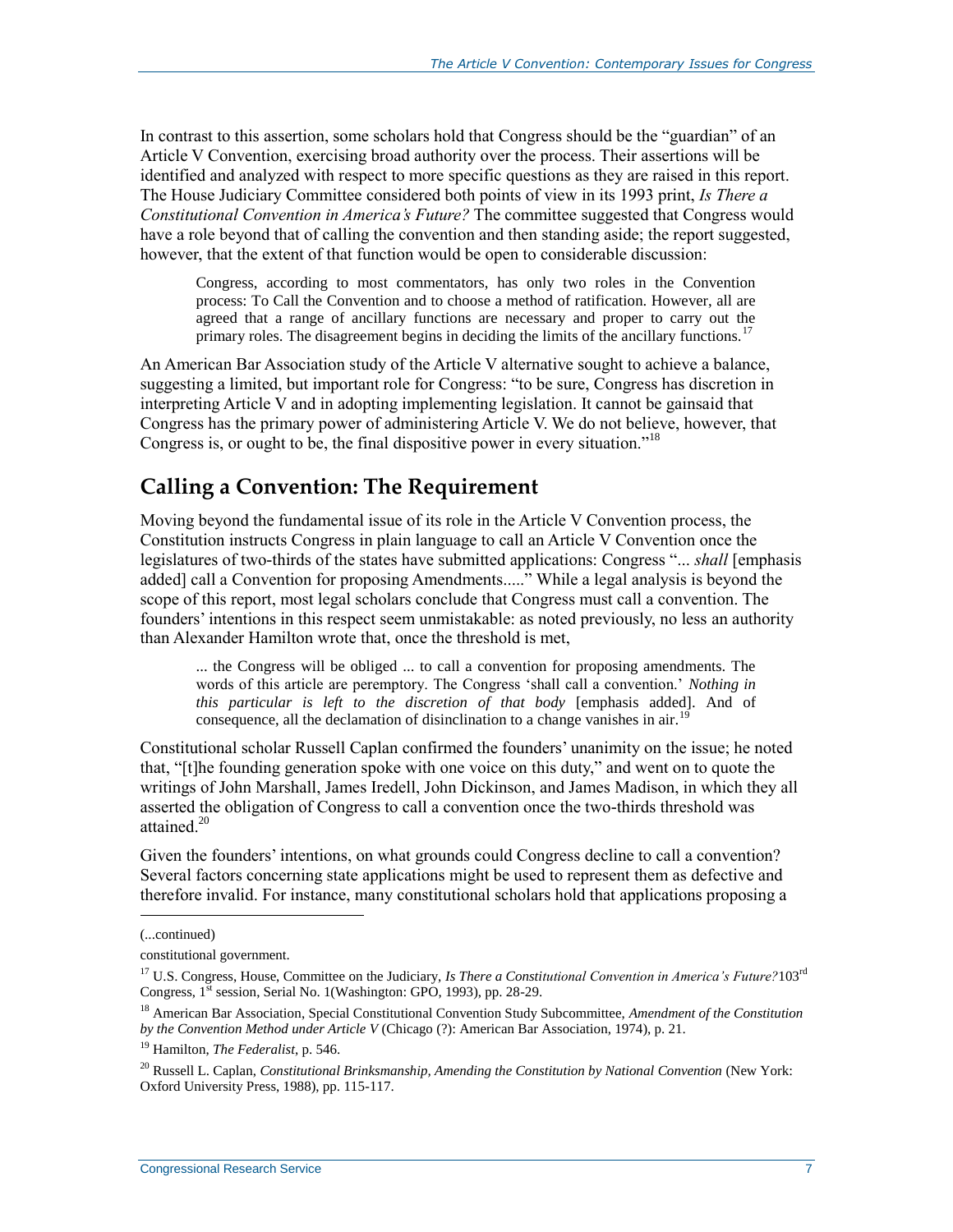specifically-worded amendment are invalid. As one observer noted, "these resolutions seek to make the 'Convention' part of the *ratifying* [emphasis in the original] process, rather than part of the deliberative process for 'proposing' constitutional amendments.... They are applications for a convention powered solely to approve or disapprove the submission to the states of particular amendments 'proposed' elsewhere."<sup>21</sup> Another reason for hesitation in calling an Article V Convention centers on the issue of its scope—general versus limited. A further potential impediment is the question of contemporaneity: Are applications perpetually valid, or do they expire after a certain length of time?  $2^{22}$  Convention proponents generally claim that state applications never expire,  $23$  while the 2010 Goldwater Institute's study asserted that Congress lacks the authority to decide this question:

... Congress may not impose rules of its own on the states or on the convention. For example, it may not limit the period within which states must apply. Time limits are for principals, not agents to impose: if a state legislature believes its application to be stale, that legislature may rescind it.<sup>24</sup>

In a 1957 report to the House Judiciary Committee, committee counsel Cyril Brickfield suggested that Congress might not be obliged to summon an Article V Convention, even if the requisite number of state applications were submitted: "[i]t is doubtful, however, that there is any process or machinery by which the [C]ongress could be *compelled* [emphasis added] to perform this duty."<sup>25</sup> Congress, he noted, had the mandate to perform, but "its failure to do so apparently gives rise to no enforcible (sic) cause of action."<sup>26</sup>

Still another potential option would be preemption of the call for a convention. Supporters of this tactic maintain that Congress can legally respond to state applications by proposing its own relevant amendment. During the 1980s campaign for a convention to consider a balanced budget amendment, the National Taxpayers' Union exemplified this opinion, asserting that the convention movement was designed to force Congress to propose an amendment, that the call for a convention was "just a way of getting attention—something akin to batting a mule with a board."<sup>27</sup> The House Judiciary Committee offered support to this argument in its 1993 print, *Is There a Constitutional Convention in America's Future?* The committee noted that during the 1980s a number of states had forwarded conditional applications that specifically stated their petitions would be canceled in the event Congress proposed a balanced budget amendment that incorporated the general principles embodied in their proposals.<sup>28</sup>

 $\overline{a}$ <sup>21</sup> Arthur Earl Bonfield, "Proposing Constitutional Amendments by Convention: Some Problems," *Notre Dame Law Review*, volume 39, issue 6, 1963-1964, pp. 662-663.

<sup>&</sup>lt;sup>22</sup> The question of application contemporaneity is examined more closely in CRS Report R42592, *The Article V Convention for Proposing Constitutional Amendments: Historical Perspectives for Congress*, pp.18-19.

<sup>&</sup>lt;sup>23</sup> See, for instance, "What Does Contemporaneous Mean As It Relates to Counting Applications," Friends of the Article V Convention (FOAVC) website, at http://www.article-5.org/file.php/1/Articles/FAQ.htm#Q4.06.

<sup>24</sup> Natelson, *Amending the Constitution by Convention: A Complete View of the Founders' Plan*, p. 212.

<sup>25</sup> U.S. Congress, House of Representatives, Committee on the Judiciary, *Problems Relating to a Federal Constitutional Convention*, by Cyril F. Brickfield, 85<sup>th</sup> Congress, 1<sup>st</sup> sess., Committee Print (Washington: GPO, 1957), p. 27.

 $26$  Ibid.

<sup>27</sup> Baltimore Evening Sun, March 11, 1983; quoted in *Is There a Constitutional Convention in America's Future?*, p. 13.

<sup>28</sup> Ibid. For additional information on conditional applications, see CRS Report R42592, *The Article V Convention for Proposing Constitutional Amendments: Historical Perspectives for Congress*, pp. 17-18.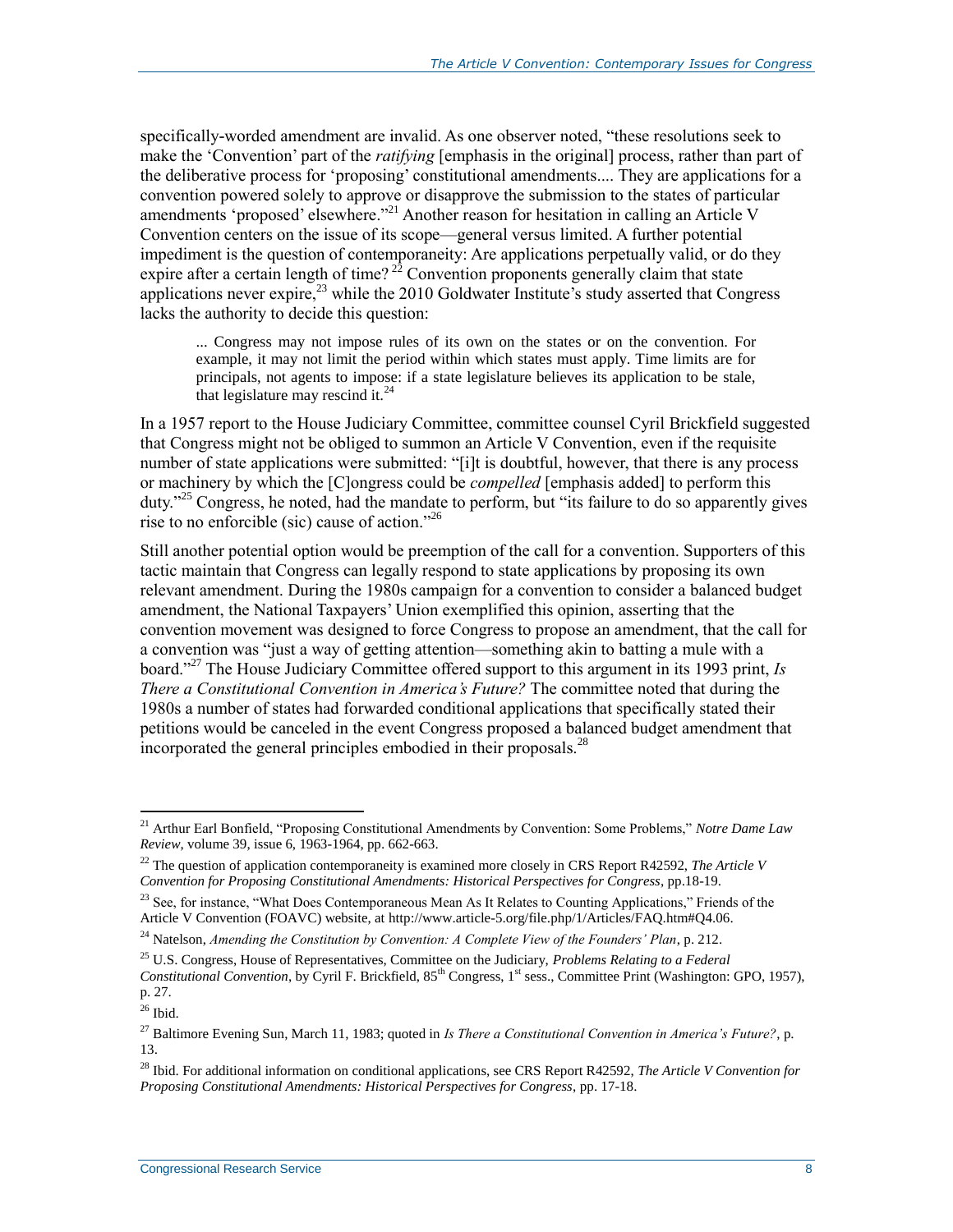In the final analysis, it may be difficult to conceive that Congress would fail to heed the deliberate call of the nation's citizens, acting through the agency of their state legislatures and meeting the clearly-stated requirements of Article V. As Cyril Brickfield noted, however, "[p]ublic opinion and, ultimately, the ballot box are the only realistic means by which the Congress can be persuaded to act."<sup>29</sup> In its 1993 print, the House Judiciary Committee speculated that congressional failure to call a convention in the aforementioned circumstances might trigger court challenges that could lead to a constitutional crisis.<sup>30</sup> Another legal scholar expressed doubts that the courts would intervene: "... even conceding the reach of the judicial power as exercised these days, I find it difficult to believe that the Supreme Court would issue an order compelling Congress to carry out a duty which can hardly be called a simple ministerial duty, or would, in the alternative, take it upon itself to prescribe the procedures for a convention. I much prefer to rely on the integrity of Congress in carrying out a constitutional duty."<sup>31</sup>

### **Constitutional Status of an Article V Convention**

Another question turns on the status of an Article V Convention: where does it fit in the constitutional framework? Some commentators assert that it would be a near-sovereign body. Others claim that it is an instrument of state constitutional authority, hence the title "a Convention of States" frequently used by advocacy groups. Still others suggest that it fits comfortably within the constitutional matrix, fully incorporated within the framework of checks, balances, and separation of powers.

One commentator, law professor Michael Stokes Paulsen, invoked "original intent" and the founders' understanding of such a gathering to claim a unique status for the Article V Convention. He asserted that that the founders would have considered a "convention" to be a body that enjoyed broad powers, similar to the Constitutional Convention itself:

"Convention" had a familiar ... public meaning in 1787. It referred to a deliberative political body representing the people, as it were, "out of doors." Representatives or delegates to such a convention might well operate to some extent pursuant to "instructions" of the people thus represented, but a convention was not a pass-through or a cipher, but rather an agency—a deliberative political body.<sup>32</sup>

His interpretation comported with that of Cyril Brickfield, who identified a doctrine of "conventional sovereignty" in his 1957 study for the House Judiciary Committee:

According to this theory, a convention is, in effect, a premier assembly of the people, a representative body charged by the people with the duty of framing the basic law of the land, for which purpose there devolves upon it all the power which the people themselves possess. In short, that for the particular business of amending and revising our Constitution, the convention is possessed of sovereign powers and therefore is supreme to all other Government branches or agencies.<sup>33</sup>

<sup>29</sup> Brickfield, *Problems Relating to a Federal Constitutional Convention*, p. 28.

<sup>30</sup> *Is There a Constitutional Convention in America's Future?*, p. 14.

<sup>31</sup> Paul G. Kaupfer, "The Alternative Amendment Process: Some Observations," *Michigan Law Review*, vol. 66, issue 5, March 1967-1968 (sic), pp. 905-906.

 $32$  Michael Stokes Paulsen, "How to Count to Thirty-Four: The Constitutional Case for a Constitutional Convention," *Harvard Journal of Law and Public Policy*, volume 34, issue 3, 2011, p. 842.

<sup>33</sup> Brickfield, *Problems Relating to a Federal Constitutional Convention*, p. 16.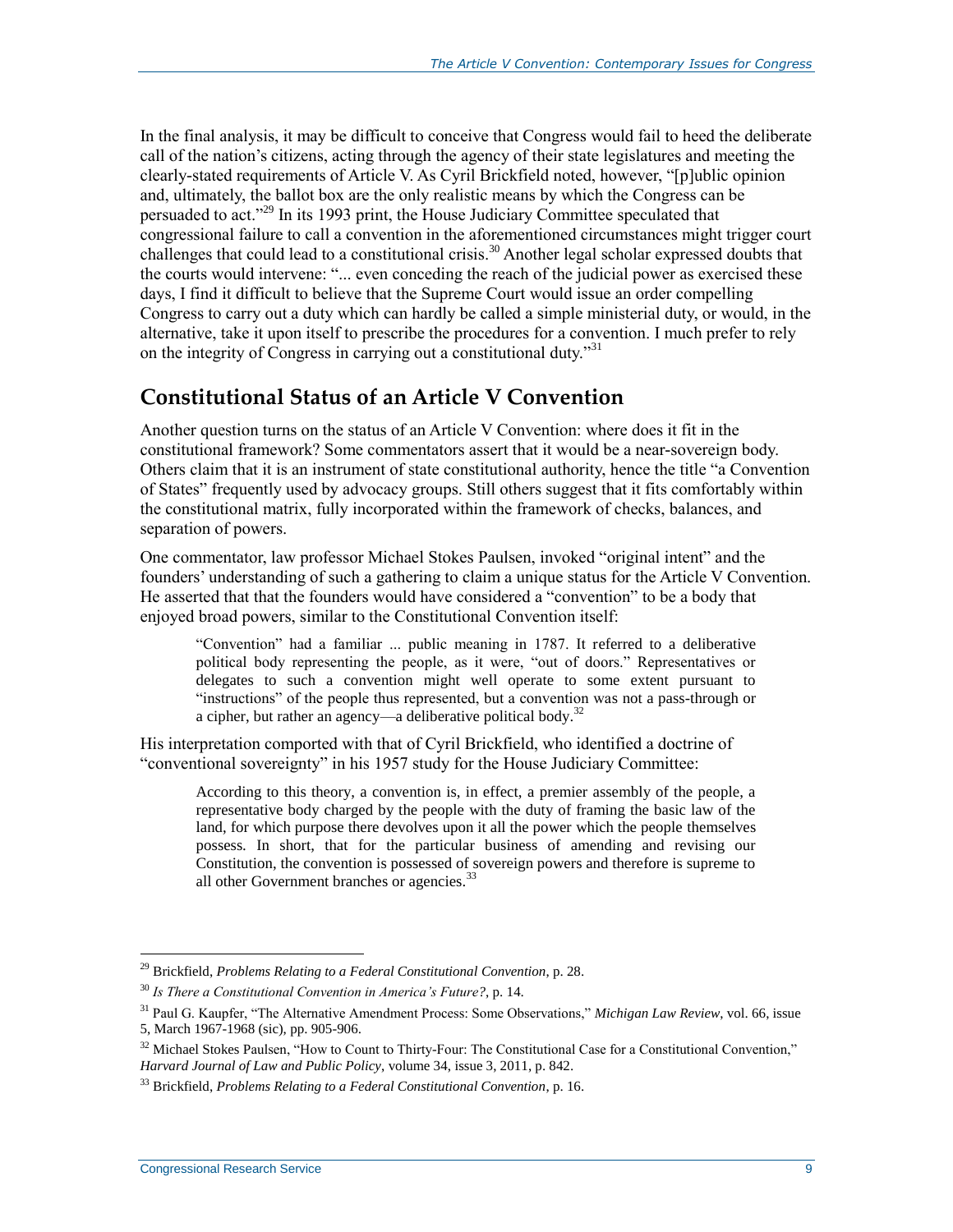Brickfield also presented contrary arguments, however, reporting that conventional sovereignty was not a universally accepted doctrine, primarily on the grounds that an Article V Convention can only be summoned subject to conditions set out in the Constitution:

... [T]hose who assert the right of the Congress to bind a convention contend that the convention is, in no proper sense, a sovereign. It is, they argue, but an agency employed by the people to institute or revise fundamental law. While there may be a special dignity attaching to a convention by reason of its framing fundamental law, no such dignity or power should attach which would invest it with a primacy over other branches of government having equally responsible functions.<sup>34</sup>

Some contemporary advocates assert that Article V was intended by the founders to place the convention firmly in the hands of the states, with only a minimal role assigned to Congress, noting that "the Founders retained the Articles of Confederation model. In other words, during that procedure, the state legislatures are the principals, and Congress and the convention for proposing amendments are their agents."<sup>35</sup> Former Solicitor General Walter Dellinger, however, expressed concern about the role of the state legislatures in the Article V Convention process. Writing at the height of the 1980s debate over the campaign for a convention to consider an amendment requiring a balanced federal budget, he asserted that the framers deliberately sought to provide a means of amending the Constitution that would be insulated from excessive influence, not only from Congress, but from the state legislatures as well. He asserted that a convention, once summoned, possessed sufficient constitutional authority to undertake its own deliberations and make its own decisions, referential to, but not dominated by the state legislatures that summoned it or the Congress that would propose any amendments it produced. Dellinger reasoned that, while a convention "should be influenced in its agenda by the grievances that led the states to apply for its convocation, the authority to determine the agenda and draft the amendments to be proposed should rest with the convention, rather than with Congress or the state legislatures."<sup>36</sup>

## **What Sort of Convention Does Article V Authorize?**

One of the issues that has provoked the most controversy is the nature of the convention contemplated by the Constitution. What did the founders envision when they drafted the convention alternative?

#### **Alternative Convention Models**

Three alternative models for the Article V Convention are generally recognized:

- The general convention, which would be free to consider any and all additions to the Constitution, as well as alterations to existing constitutional provisions.
- The limited convention, which would be restricted by its "call," or authorizing legislation, to consideration of a single issue or group of issues, as specified by the states in their applications.

 $34$  Ibid.

<sup>35</sup> Natelson, *Amending the Constitution by Convention: A Complete View of the Founders' Plan*, p. 26.

<sup>36</sup> See Walter E. Dellinger, "The Recurring Question of the 'Limited" Constitutional Convention," *Yale Law Journal*, volume 88, issue 8, July 1979, pp. 1623-1640, especially p. 1635.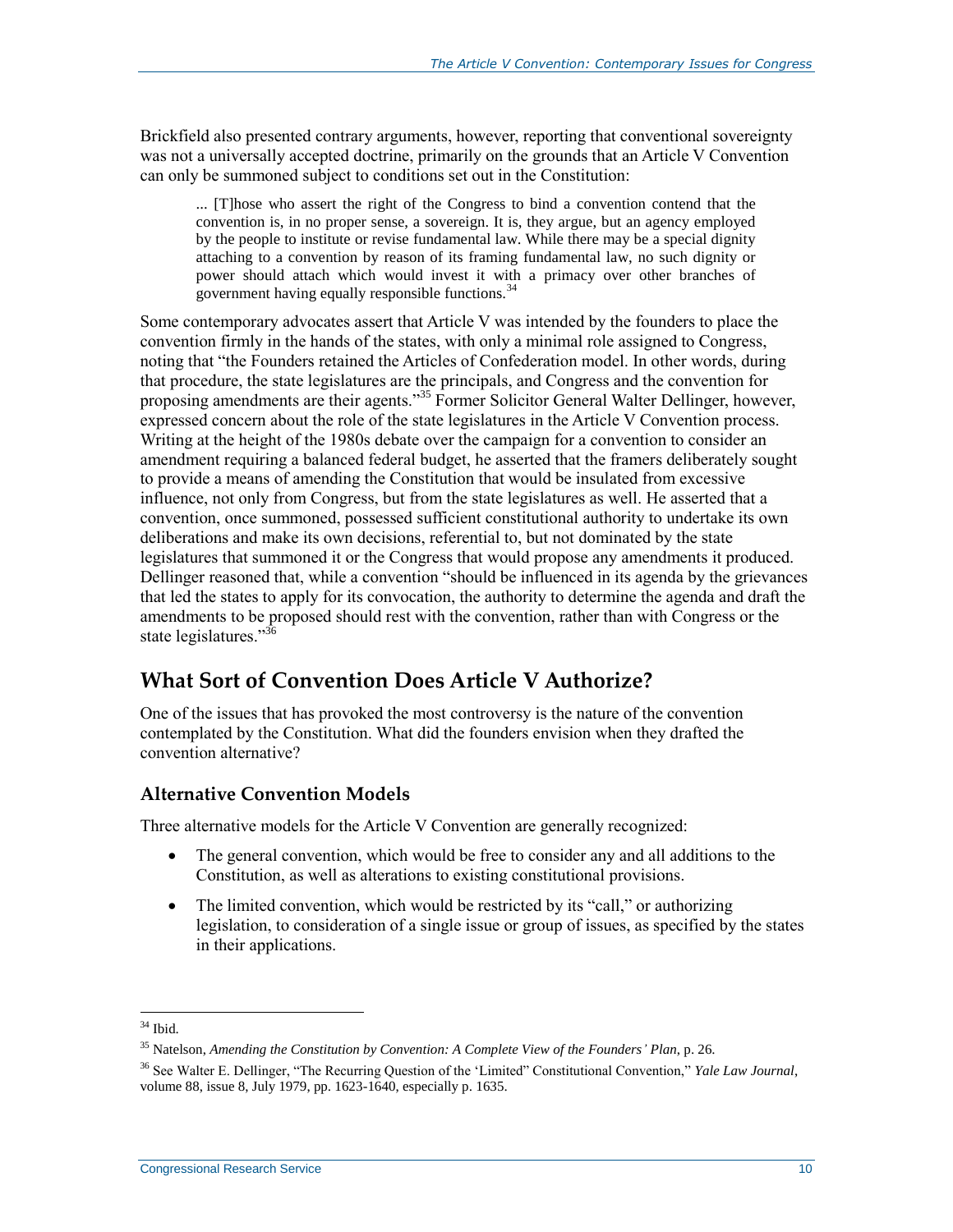• The "runaway" convention, frequently identified by convention opponents as one of the dangers inherent in the process, is essentially a limited convention that departs from its prescribed mandate and proceeds to consider proposals in a range of issues that were not included in the original "call."

Each of these variants has been the subject of scholarly attention and gained both proponents and detractors over the years.

#### **The General Convention**

The first state applications for an Article V Convention, submitted in 1789, as government under the Constitution was just beginning, requested a general convention. Since that time, the general convention option has arguably generated less opposition than either of the other convention models presented in this report. Advocates of a general convention note that the language of Article V is broadly inclusive: "... on the Application of the Legislatures of two thirds of the several States, [Congress] shall call Convention for proposing *Amendments* [emphasis added]...." Few sources suggest that a general convention would be contrary to the intent of Article V: "no one appears to take the position—quite untenable as a matter of Article V text, history or practice—that a constitutional convention *must* be limited to a single subject. Article V at the very least *permits* a general convention [emphases in the original]."<sup>37</sup> Similarly, the American Bar Association's 1974 accepted the validity of a general convention as a given:

... we consider it essential that implementing legislation not preclude the states from applying for a general convention. Legislation which did so would be of questionable validity since neither the language nor history of Article V reveals an intention to prohibit another general convention.<sup>3</sup>

Not all observers support the wisdom of a general convention, however. Writing in *Constitutional Brinksmanship*, Russell Caplan presented a contrary view. He warned against unlimited conventions, more from a practical standpoint than from constitutional principle. Noting state conventions of the 1960s and 1970s that were called to propose constitutional revisions, he asserted that these assemblies frequently transcended their mandates unless strictly limited by their convening documents:

The trend toward aggrandizement of power at a convention is supported by modern experience in the states. When delegates are presented with the choice of writing a new constitution or submitting a number of amendments to the existing document, they have exhibited a desire to become part of history by framing a new constitution.<sup>39</sup>

Some scholars have adopted the position that *any* Article V Convention would be general, notwithstanding language to the contrary in the convention call. They assert that the language of Article V places no limitation on either the number *or* the scope of amendments that that would be within a convention's purview. Constitutional scholar Charles Black offered emphatic support of this viewpoint in the 1970s: "I believe that, in Article V, the words 'a Convention for proposing such amendments' mean 'a convention for proposing such amendments as that convention decides to propose."<sup>340</sup>

<sup>&</sup>lt;sup>37</sup> Michael Stokes Paulson, "A General Theory of Article V: The Constitutional Lessons of the 27<sup>th</sup> Amendment," *Yale Law Journal*, vol.103, no. 3, December 1993, pp. 737-738.

<sup>38</sup> American Bar Association, *Amendment of the Constitution by the Convention Method under Article V*, p. 18.

<sup>39</sup> Caplan, *Constitutional Brinksmanship*, p. 147.

<sup>40</sup> Charles Black, "Amending the Constitution: A Letter to a Congressman," *Yale Law Journal*, volume 82, number 2, (continued...)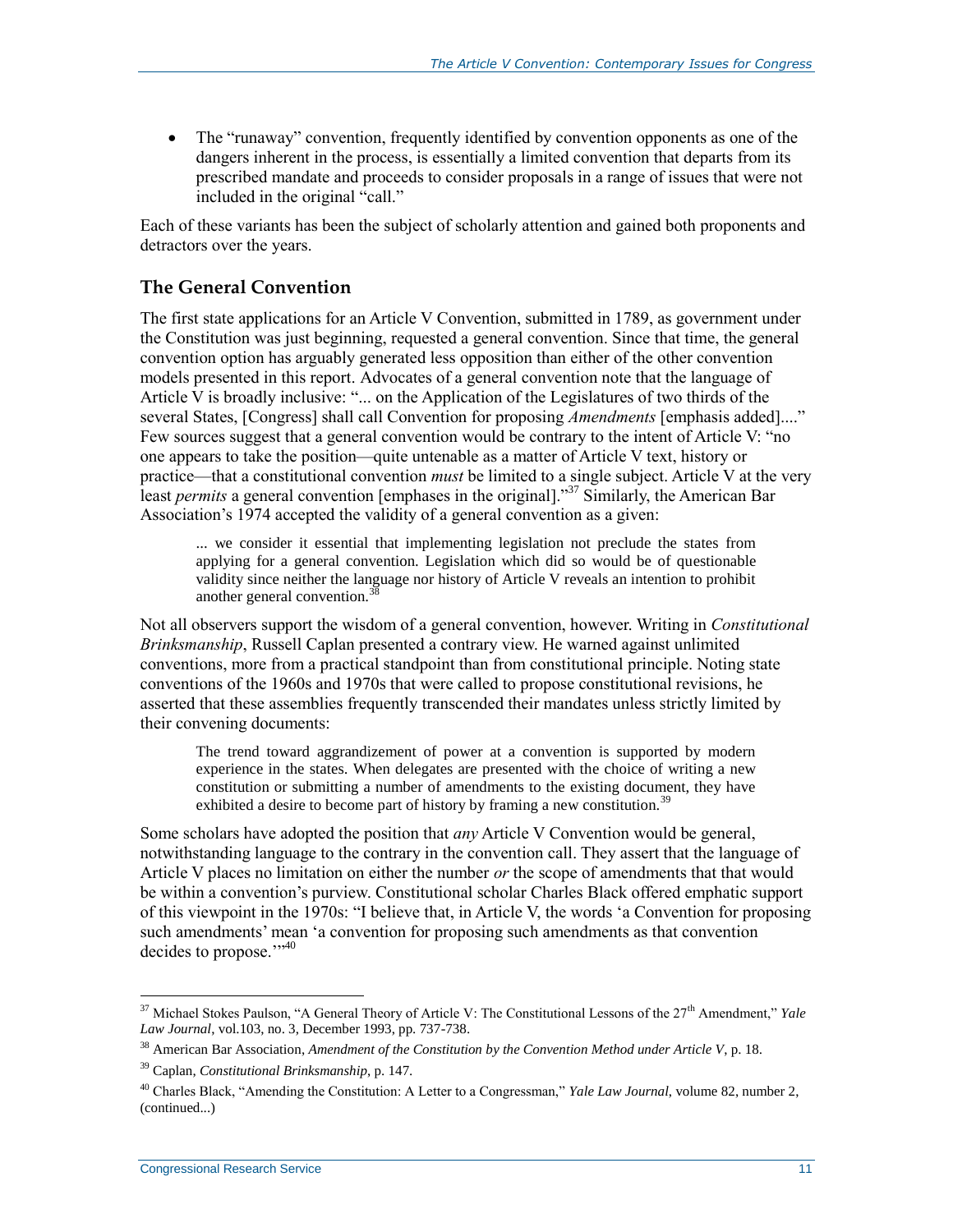Defenders of the general convention could counter opponents by asserting that the founders included ample checks on the work of a general or unlimited convention. They could point to the requirement that any proposed amendment or amendments would face the same requirements as those proposed by Congress. They might also note that Congress retains the considerable authority to choose whether such amendments will be considered by the state legislatures or adhoc conventions called for the specific purpose of ratification. In the final analysis, as one observer noted, "... a convention can only *propose* [emphasis in the original] amendments, not ratify them." $41$ 

#### **The Limited Convention**

The concept of a limited convention has commanded considerable support in the debate over the Article V alternative. A range of constitutional scholars maintains that, contrary to Charles Black's assertion, quoted earlier, a convention *may* be limited to a specific issue or issues contained in state applications; in fact, some observers maintain that it *must* be so limited. A fundamental assumption from their viewpoint is that the framers did *not* contemplate a general or large-scale revision of the Constitution when they drafted Article V. The late Senator Sam Ervin, who supported the Article V alternative and championed advance congressional planning for a convention, expounded this point of view:

... there is strong evidence that what the members of the [original constitutional] convention were concerned with ... was the power to make specific amendments.... [The] provision in article V for two exceptions to the amendment power $42$  underlines the notion that the convention anticipated a specific amendment or amendments rather than general revision.<sup>43</sup>

Another commentator, championing state authority in the convention issue, asserted that the founders' intention in establishing the alternative amendment process was to check the ability of Congress to impede proposal of an amendment that enjoyed widespread support. He claimed that a convention limited to an issue specified by the states in their applications would be constitutional, but that a convention could be limited by the states, but not by Congress:

Congress may not impose its will on the convention.... The purpose of the Convention Clause is to allow the States to circumvent a recalcitrant Congress. The Convention Clause, therefore, must allow the States [but not Congress] to limit a convention in order to accomplish this purpose. $44$ 

The primacy of the states in this viewpoint thus suggests that a convention could be open and general, or limited, depending on the applications of the legislatures.

l

<sup>(...</sup>continued)

December 1972, p. 199, at http://digitalcommons.law.yale.edu/cgi/viewcontent.cgi?article=3579&context=fss\_papers.

<sup>41</sup> Michael A. Almond, "Amendment by Convention: Our Next Constitutional Crisis?" *North Carolina Law Review*, volume 53, issue 3, February 1975, p. 507.

 $42$  Senator Ervin was referring to Article V's prohibition of amendments that would: restrict the slave trade before 1808; impose a capitation tax outside the census formula previously agreed to (i.e., slaves counted as three-fifths of a person for purposes of taxation and apportionment of House seats; see Article I, Section 2, clause 3); or deprive states of equal suffrage in the Senate.

<sup>&</sup>lt;sup>43</sup> Sam J. Ervin, Jr., "Proposed Legislation to Implement the Convention Method of Amending the Constitution," *Michigan Law Review*, volume 66, issue 5, March 1967-1968 (sic), p. 882.

<sup>44</sup> Caplan, *Constitutional Brinksmanship*, p. 147.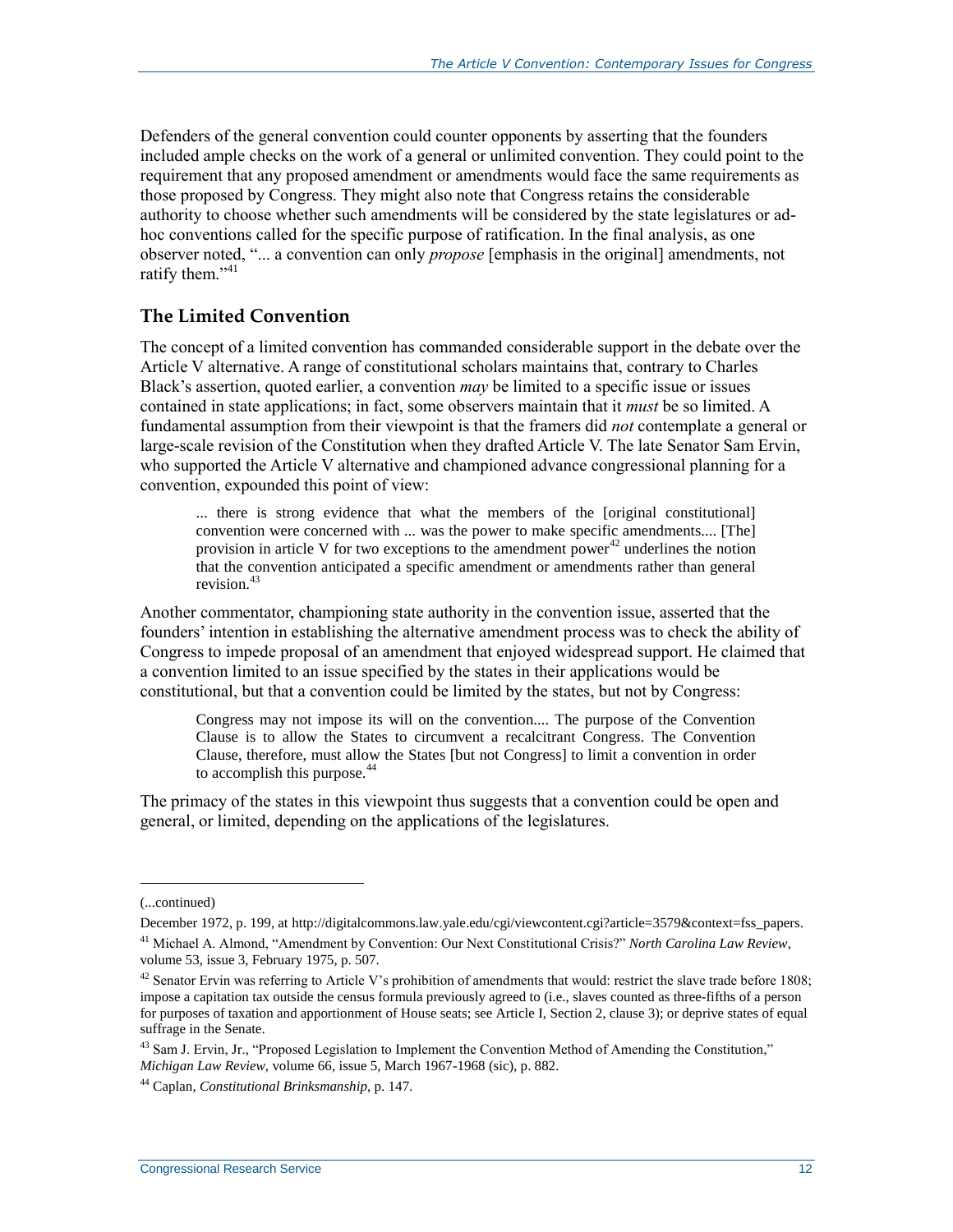For its part, Congress has historically embraced the limited convention. When considering this question in the past, it has claimed the authority to call the convention, but also asserted a constitutional duty to respect the state application process, and to limit the subject of amendments to the subject areas cited therein. For instance, in 1984, the Senate Judiciary Committee claimed Congress's power both to set and to enforce limits on the subject or subjects considered by an Article V Convention to those included in the state petitions. The committee's report on the Constitutional Convention Implementation Act of 1984 (S. 119,  $98<sup>th</sup>$  Congress), stated:

Under this legislation, it is the States themselves, operating through the Congress, which are ultimately responsible for imposing subject-matter limitations upon the Article V Convention.... the States are authorized to apply for a convention "for the purpose of proposing one or more specific amendments." Indeed, that is the only kind of convention within the scope of the present legislation, although there is no intention to preclude a call for a "general" or "unlimited" convention.<sup>45</sup>

Twenty-six years later, a 2010 study by the Goldwater Institute reached a similar conclusion. Examining the contemporary documents from the time of the 1787 Constitutional Convention, author Robert Natelson asserted that the founders anticipated the Article V Convention device would serve chiefly as an agent of the states. The states would set a convention's agenda by specifying the questions it would address, with the convention bound to respect the limits of this mandate.<sup>46</sup> Congress, in this viewpoint, facilitates the will of the people acting through their state legislatures: if they call for a convention to consider one or more specific policy proposals, then Congress is obliged to call for an appropriately limited convention. Conversely, if the states were to apply for a general convention, then, by this reasoning, Congress would respect their intentions.

Congress's acceptance of the limited convention model was signaled by its incorporation of supportive language in most of the more than 20 bills introduced between 1968 and 1992 that sought to anticipate an Article V Convention. For instance, S. 119, the Constitutional Convention Implementation Act of 1984, introduced by Senator Orrin G. Hatch in the  $98<sup>th</sup>$  Congress, was generally similar to many of the convention planning bills introduced during this period. Section 6(a) prescribed a concurrent resolution that would summon an Article V Convention, which would "set forth the nature of the amendment or amendments for the consideration of which the convention is called." Further, Section 10(b) required subject-matter adherence to the state applications, and reserved the right to decide any related questions to Congress:

No convention called under this Act may propose any amendment or amendments of a nature different from that stated in the concurrent resolution calling the convention. Questions arising under this subsection shall be determined solely by the Congress of the United States and its decisions shall be binding on all the others, including State and Federal courts.<sup>47</sup>

The limited convention model is not without its critics. Yale Professor Charles Black, for instance, asserted that the many hundreds of state applications for a convention to consider amendments on a particular subject matter should be considered null and void. He maintained that state applications requesting a single-issue convention were almost unknown in the  $19<sup>th</sup>$ century, implying that they were not contemplated by the founders. He described the phenomenon

<sup>45</sup> U.S. Congress, Senate, Committee on the Judiciary, *Constitutional Convention Implementation Act of 1984*, 98th Congress,  $2^{nd}$  session, S.Rept. 98-594, p. 25.

<sup>46</sup> Natelson, *Amending the Constitution by Convention: A Complete View of the Founders' Plan*, pp. 11-13.

 $^{47}$  S.119, 98<sup>th</sup> Congress, "The Constitutional Convention Implementation Act of 1984," Section 10(b).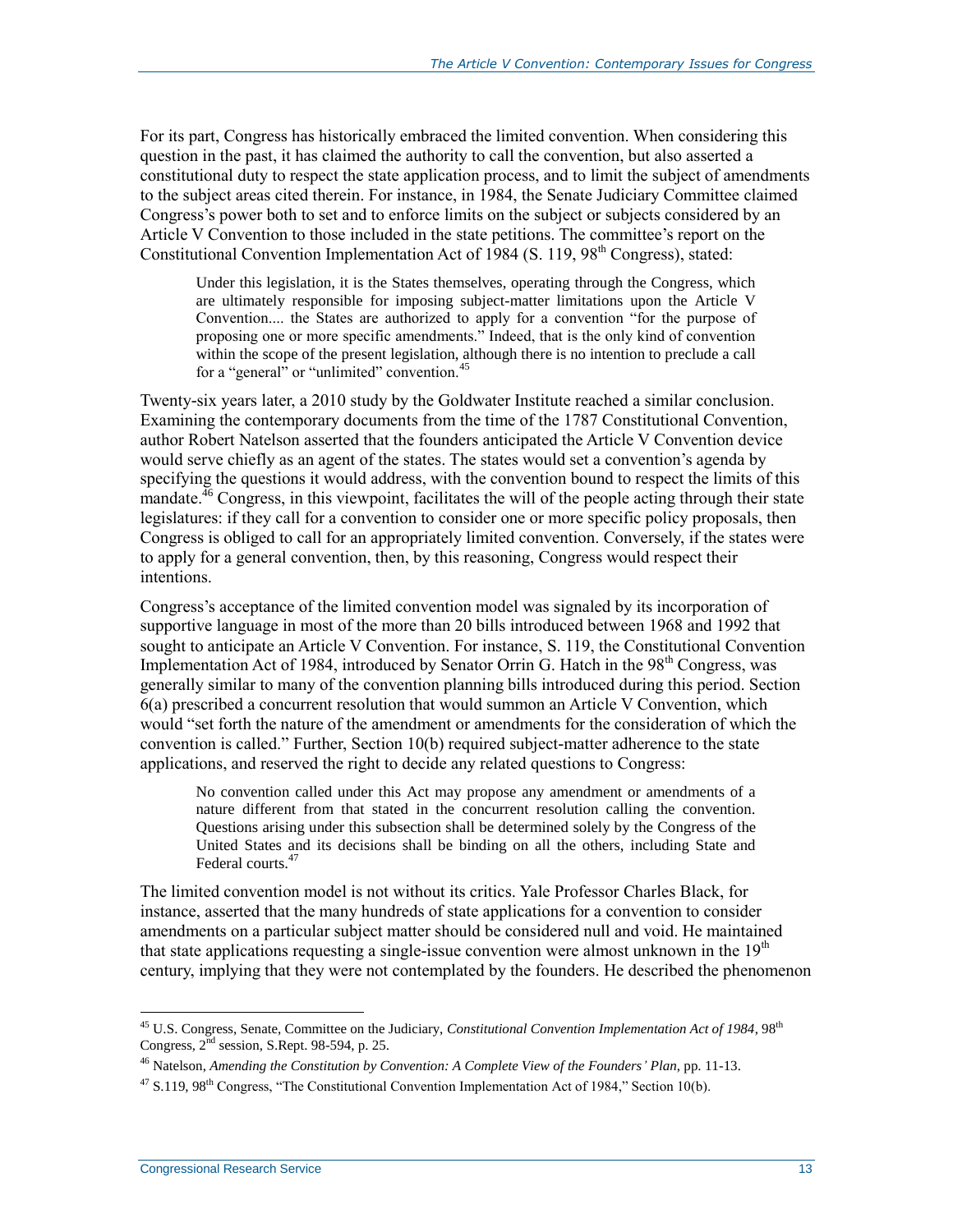as "... a child of the *twentieth century* [emphasis in the original].... The twentieth century petitions, embodying this theory, are on the point of law implicitly resolved by them, nothing but self-serving declarations, assertions of their own power by the state legislatures.<sup>348</sup> Professor Black went on to assert that limited conventions would be constitutionally impermissible for the reason that Article V contains no language that would authorize them:

It [Article V] does *not* [emphasis in the original] imply that a convention summoned for the purpose of dealing with electoral malapportionment<sup>49</sup> may kick over the traces and emit proposals dealing with other subjects. It implies something much more fundamental than that; it implies that Congress cannot be obligated, no matter how many States ask for it, to summon a convention for the limited purpose of dealing with electoral apportionment alone, and that such a convention would have no constitutional standing at  $all.<sup>50</sup>$ 

Within his asserted context of convention autonomy, as noted earlier in this report, Walter Dellinger also argued against attempts to restrict a convention to a single issue or package of issues. His view of the convention's authority is among the most expansive advanced by observers of the Article V Convention process:

...any new constitutional convention must have the authority to study, debate, and submit to the states for ratification *whatever amendments it considers appropriate* [emphasis added<sup>1.51</sup>

In his judgment, an Article V Convention must be free to pursue whatever issue it pleases, notwithstanding any limitations included in either state applications or the congressional summons by which it was called:

If the legislatures of thirty-four states request Congress to call a general convention, Congress has a constitutional duty to summon such a convention. If those thirty-four states recommend in their applications that the convention consider only a particular subject, Congress must still call a convention and leave to the convention the ultimate determination of the agenda and the nature of the amendments it may choose to propose.<sup>52</sup>

#### *A Limited Convention Variant: A Convention to Consider a Specifically-Worded Amendment*

Although many observers consider an Article V Convention to consider a specifically worded amendment constitutionally impermissible,<sup>53</sup> this limited convention variant continues to draw support. During the 1980s campaign for a balanced budget amendment convention, a number of state legislatures proposed specific amendment language. Some proposed a convention to consider amendments incorporating "substantially similar" language, while others advocated

<sup>48</sup> Ibid., p. 203.

<sup>&</sup>lt;sup>49</sup> Professor Black was writing in the context of the Article V Convention campaign to overturn the Supreme Court's decisions in *Reynolds v. Simms* (377 U.S. 553 (1964)) and *Wesberry v. Sanders*, (376 U.S. 1 (1964)), which extended the "one person, one vote" requirement to state legislative districts and congressional districts, respectively, ruling that the population of both must be substantively equal.

<sup>50</sup> Black, "Amending the Constitution: A Letter to a Congressman," p. 199.

<sup>51</sup> Dellinger, "The Recurring Question of the 'Limited' Constitutional Convention," p. 1624.

<sup>52</sup> Ibid., p. 1640.

<sup>53</sup> *Is There a Constitutional Convention in America's Future?* p. 6.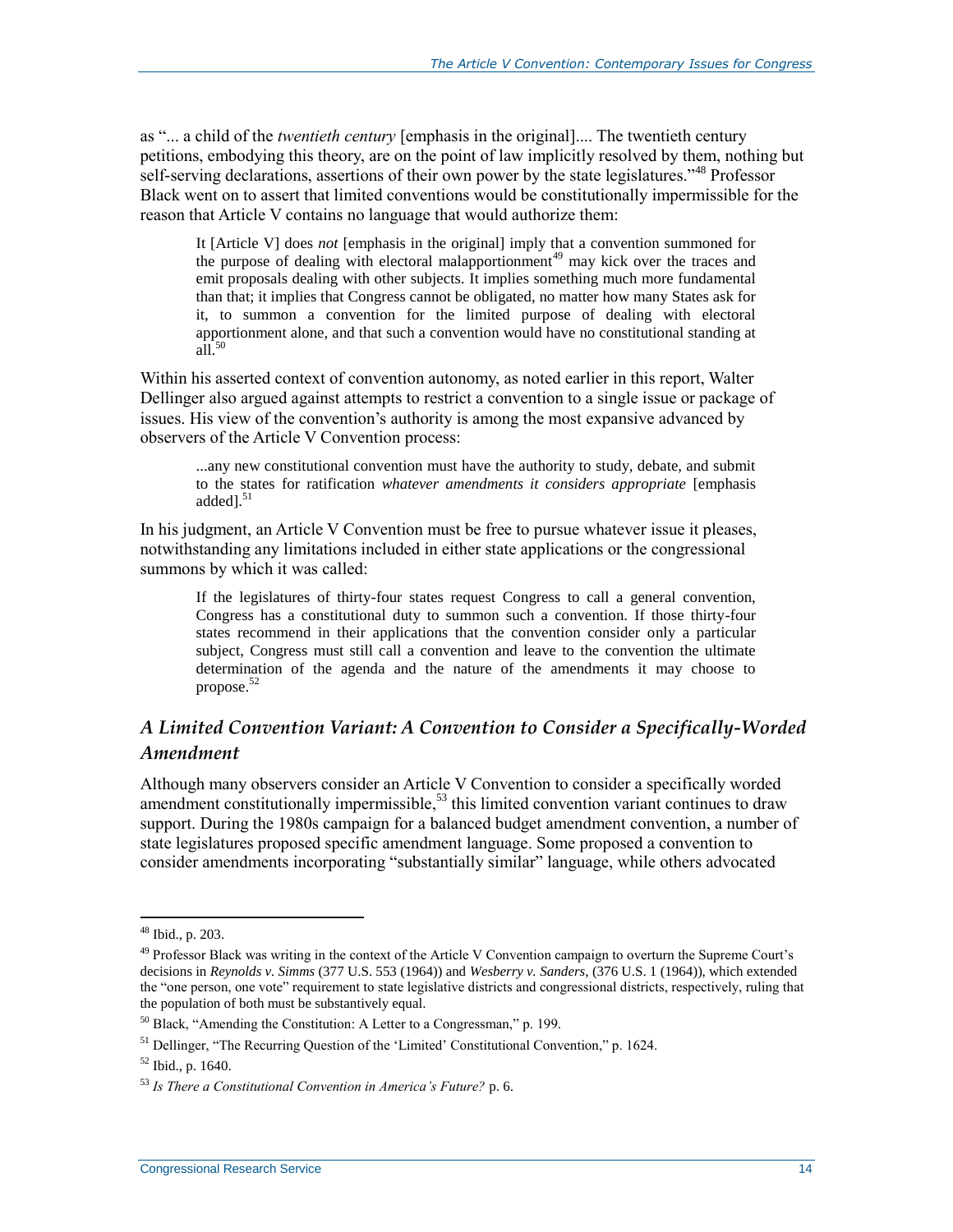specifically-worded amendments. The House Judiciary Committee's study suggested the former could meet constitutional requirements, but that

... an application requesting an up-or-down vote on a specifically worded amendment cannot be considered valid. Such an approach robs the Convention of its deliberative function which is inherent in article V language stating that the Convention's purpose is to "propose amendments." If the State legislatures were permitted to propose the exact wording of an amendment and stipulate that the language not be altered, the Convention would be deprived of this function and would become instead part of the ratification process.<sup>54</sup>

Walter Dellinger further argued that specific language proposals "short-circuit" the checks and balances built into Article V by the framers. According to his interpretation, they intended to provide "sub-federal communities," i.e., the states, the authority to propose a convention to consider amendments, but deliberately avoided giving state legislatures the power to determine the exact text of the amendments to be proposed.<sup>55</sup>

This issue has been recognized in recent Congresses. H.J.Res. 34, introduced in the  $114<sup>th</sup>$ Congress on February 13, 2015, by Representative John Culberson, proposes an amendment that would expand the Constitution's Article V Convention language. The new language would permit states to apply for a specifically-worded amendment, and would require Congress to authorize a convention to consider such an amendment. Sometimes referred to as the "Madison Amendment,"<sup>56</sup> this proposal would address questions as to the validity of specifically-worded amendments noted earlier in this report. It is also intended to avoid the potential for a "runaway convention"<sup>57</sup> by limiting it to consideration only of the amendment applied for by the states.<sup>58</sup>

It may be noted, however, that other observers endorse the specifically-worded amendment convention on the grounds that the intentions of the states should be given great weight by Congress when it considers a convention call. Writing in 1978, William van Alstyne suggested that

[i]f two-thirds of the state legislatures might perchance agree on the exact wording of an amendment they would wish to be reviewed in a called convention for discussion and vote, this would seem to me to state the paradigm case in which Congress should proceed with the call—and limit the agenda exactly in accordance with the unequivocal expressions of those solely responsible for the event.<sup>59</sup>

#### **The "Runaway Convention"**

Concern that an Article V Convention might "run away" has been a recurring theme in consideration of the convention alternative for many years; as one scholar noted—"it is an age old fear."<sup>60</sup> The "runaway convention" has been generally defined as an Article V Convention

<sup>54</sup> Ibid.

<sup>55</sup> Dellinger, "The Recurring Question of the 'Limited' Constitutional Convention," p. 1632.

 $56$  Not to be confused with the  $27<sup>th</sup>$  Amendment, also sometimes identified as the Madison Amendment.

<sup>57</sup> The "runaway convention" is examined in the next section of this report.

<sup>58</sup> H.J.Res. 34 has been referred to the House Judiciary Committee's Subcommittee on the Constitution and Civil Justice. Rep. Henry Cuellar is a cosponsor.

<sup>&</sup>lt;sup>59</sup> William W. Van Alstyne, "Does Article V Restrict the States to Calling Unlimited Conventions Only?—A Letter to a Colleague," *Duke Law Journal*, volume 1978 (sic), issue 6, pp. 1305-1306, at http://scholarship.law.duke.edu/cgi/ viewcontent.cgi?article=2683&context=dlj.

<sup>60</sup> Almond, "Amendment by Convention: Our Next Constitutional Crisis?" p. 504.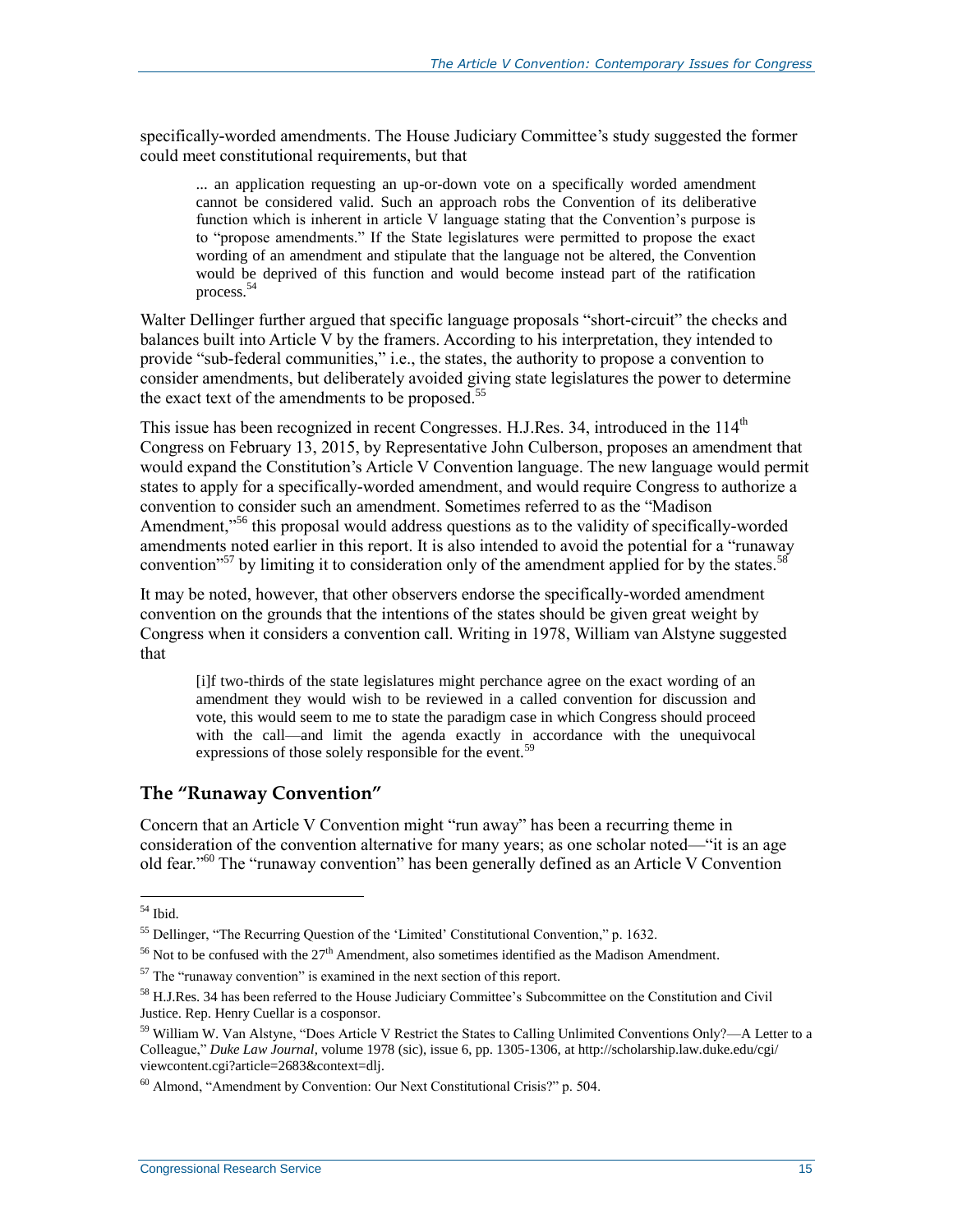summoned to consider a particular issue or issues (e.g., a balanced federal budget requirement) that ventures beyond its original mandate to consider policy questions and potential amendments contemplated neither in relevant applications by the state legislatures nor in its congressional summons. For instance, in 1967 Theodore Sorenson commented as follows on proposals for a convention to consider an amendment on apportionment in state legislatures:

No matter how many and how sincere are the assurances from the backers of a new convention that their sole concern is reapportionment, no one can safely assume that delegates to such a Convention, once safely seated and in action, would wish to go home without trying their hand at improving many parts of this delicately balanced document.<sup>61</sup>

More recently, Virginia state legislator James LeMunyon recalled these anxieties, particularly the frequently-cited concern that the Bill of Rights might be targeted by a "rogue" convention:

The principle [sic] problem for critics is that it may not be possible to limit the agenda of a constitutional convention. In addition to an amendment relating to a balanced federal budget, for example, a "runaway" convention driven by political fringe groups might propose revising or deleting existing portions of the Constitution, including the Bill of  $Rights.<sup>62</sup>$ 

Other commentators have suggested that concerns over a runaway convention are overstated and alarmist. Critics note that the viewpoint elaborated above assumes an Article V Convention would be monolithic and dominated by a disciplined coalition dedicated to the imposition of an ideologically-focused agenda. The breadth of opinion and viewpoints in a nation as populous and diverse as the United States arguably acts as a deterrent. As one commentator noted:

Delegates to an Amendments Convention would be selected by the people of their state, and so will almost certainly, in the aggregate, represent the political mainstream. The State Legislatures and the Supreme Court would also provide the necessary checks and balances against a Convention that exceeded its mandated scope. Finally, in the event some aberrant proposal does pass congressional and/or judicial scrutiny, it would have to be approved by the people of at least  $38$  states.<sup>63</sup>

To this should be added the element of time that would inevitably pass during and between the various stages of an Article V Convention. Supreme Court Justice Joseph Story took note of this element as early as 1833:

Time is thus allowed, and ample time, for deliberation, both in proposing and ratifying amendments. They cannot be carried by surprise, or intrigue, or artifice. Indeed, years may elapse before a deliberate judgment may be passed upon them, unless some pressing emergency calls for instant action.<sup>6</sup>

The Senate Judiciary Committee, in its 1984 report on S.119 in the 98<sup>th</sup> Congress, argued that an Article V Convention would be more like Congress: broad, inclusive, and essentially moderate. The report echoed Madison's assurance that the size and variety of the nation would serve as a

<sup>61</sup> Quoted in Caplan, *Constitutional Brinksmanship*, pp. 145-146.

<sup>62</sup> James M. LeMunyon, "A Constitutional Convention Can Rein in Washington," *Wall Street Journal*, March 31, 2010, at http://www.wsj.com/articles/SB10001424052702304370304575152231710551888.

 $63$  Marianne Moran, "FAQ: Article V Amendments Convention," National Conference of State Legislatures website, at http://www.ncsl.org/Portals/1/Documents/leaders/

FAQ%20for%20BBA%20NOW%20in%20PDF%20July%2016%202010.pdf.

<sup>64</sup> Story, *Commentaries on the Constitution of the United States* (Boston: Hilliard, Gray & Co., 1833), § 1824, volume 3, p. 688. Quoted in *The Founders Constitution*.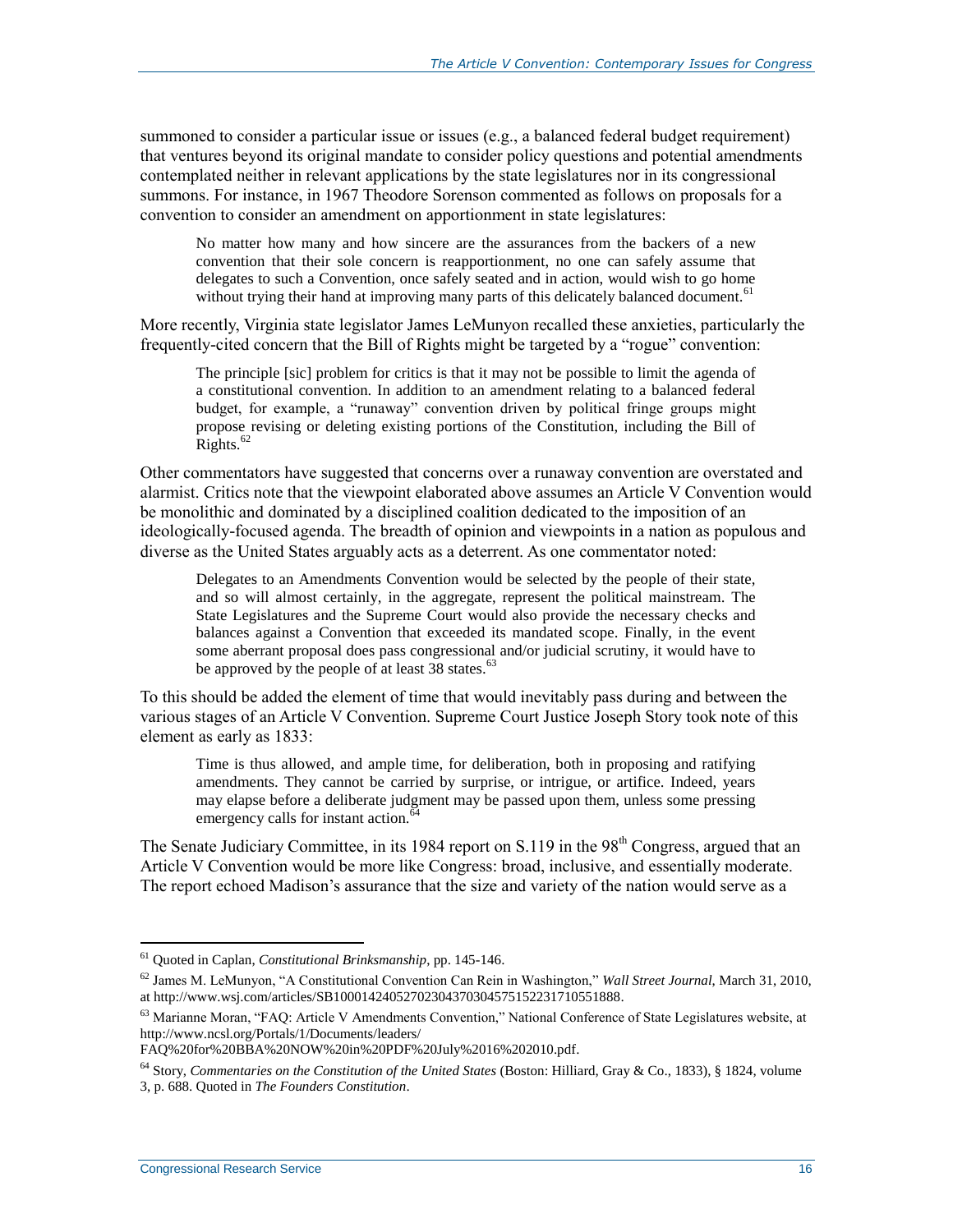check to faction.<sup>65</sup> It also noted that the framers did not provide an unchecked grant of power to a convention: every amendment proposed would be subject to the same conditions faced by those proposed by Congress—"... the notion of a 'runaway' convention, succeeding in amending the Constitution in a manner opposed by the American people, is not merely remote, it is impossible."<sup>66</sup>

## **The Role of Congress in Referring Article V Convention Amendments to the States**

Although the Constitution states that Congress "*shall* [emphasis added] call a Convention for proposing Amendments," it is silent on the next steps in the process. Assuming an Article V Convention has met, drafted, and approved a constitutional amendment or amendments, the logical progression of the ratification process is referral of the amendment( $s$ ) to the states by Congress for their consideration and approval. The principal question here is whether Congress is *required* to refer amendments adopted by the convention. While a full legal analysis of this question falls beyond the scope of this report, scholars of constitutional law have generally concluded that Congress must at some point refer amendments to the states. It might be assumed that this is implicit, since the framers intended the convention to be an alternative to Congress's own amendatory power—refusal to refer an amendment to the states would seemingly frustrate their intent. Not all observers agree with this assumption, at least with respect to a blanket requirement to refer any and all amendments to the states: opinion on the issue is broad and diverse.

Congress, in particular, has historically claimed the right to determine the conditions under which a convention-proposed amendment might be referred to the states. From the late 1960s through the 1990s, Congress actively considered legislation to govern Article V Convention procedures. In most of these proposals, Congress reserved the right to decide whether an amendment or amendments would be submitted to the states for approval and ratification. This assertion of authority rested on the assumption that Article V envisions a limited convention. The Senate report to accompany S. 119 in the  $98<sup>th</sup>$  Congress stated this explicitly:

... the convention is without authority to propose any amendment or amendments of a subject matter different than that set forth in the concurrent resolutions calling the convention.... In other words, the convention, although a sovereign body, is subject to the limitations of its constitutional charter—the concurrent resolution by Congress—which itself merely reflects the intent of two-thirds of the States in applying for a convention in the first place. $67$ 

This proposed legislation was typical in providing that Congress could declare that it would not submit the amendment or amendments in question to the states because the subject matter differed from the issue or subject matter which the convention had been called to address.

Nevertheless, Senator Sam Ervin championed the right of Congress to withhold an amendment on the grounds of "procedural irregularities in the convention or failure of the amendment to conform to the limitations on subject matter imposed by the Congress in the concurrent resolution

<sup>65</sup> James Madison, in *The Federalist*, Number 10, "The Size and Variety of the Union as a Check on Faction," pp. 129- 136.

<sup>&</sup>lt;sup>66</sup> Constitutional Convention Implementation Act of 1984, 98<sup>th</sup> Congress, 2<sup>nd</sup> session, S.Rept. 98-594, p. 29.

 $67$  Ibid., pp. 40-41.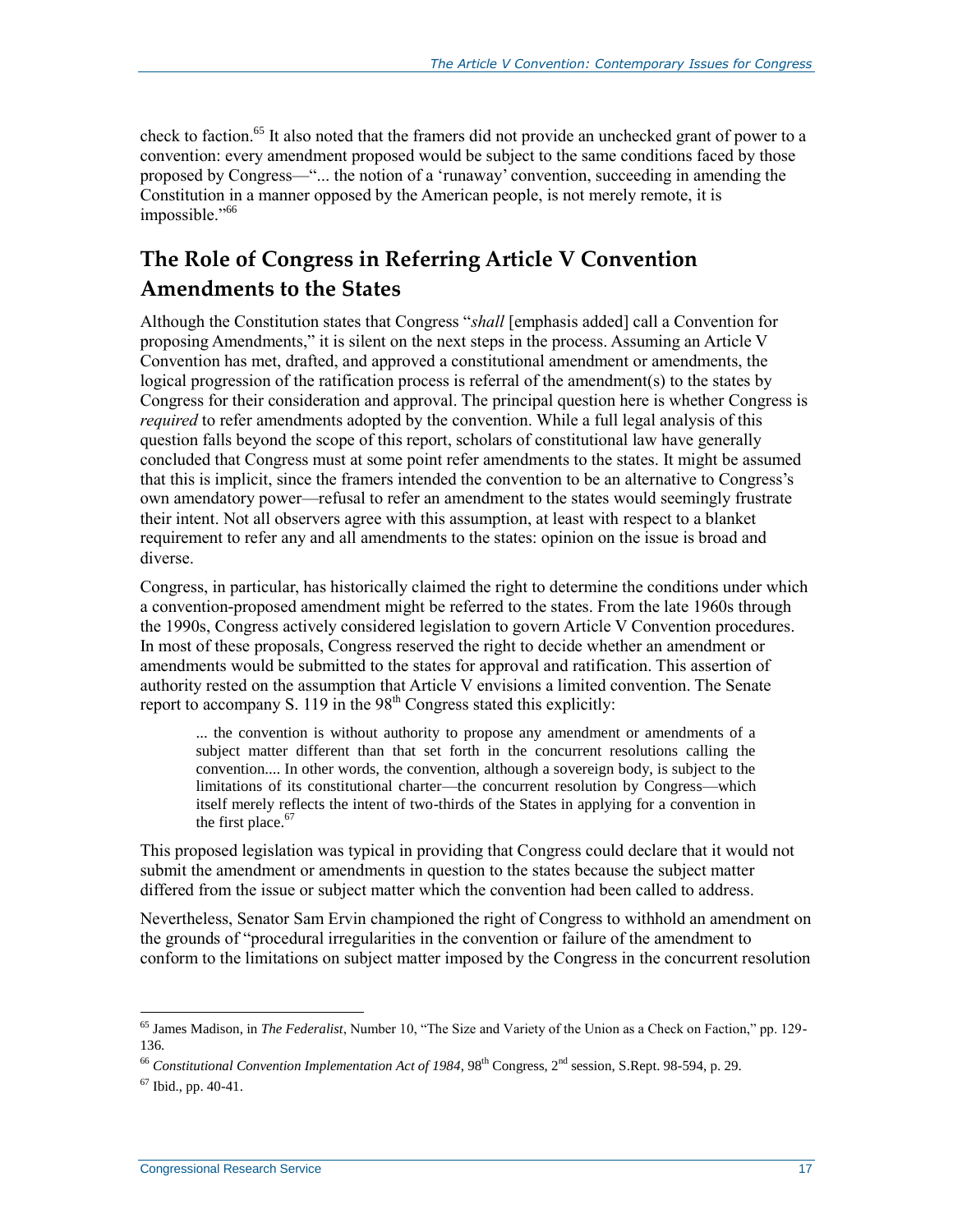calling the convention."<sup>68</sup> He also cautioned that this authority was not unconditional, asserting that,

...unlimited power in the Congress to refuse to submit proposed amendments for ratification would destroy the independence of the second alternative amending process. Therefore, the Congress is explicitly forbidden to refuse to submit a proposed amendment for ratification because of doubts about the merits of its substantive provisions. The power is reserved for use only with respect to amendments outside the scope of the convention's authority or in the case of serious procedural irregularities.<sup>69</sup>

The Goldwater Institute's 2010 study, which focused on the role of the states in the process, similarly found that Congress would be required to refer amendments approved by an Article V Convention to the states, but that the amendments must fall within the convention's mandate:

Because the convention for proposing amendments is the state legislatures' fiduciary, it must follow the instructions of its principals—that is, limit itself to the agenda, if any, that states specify in their applications.... If the convention does propose amendments, Congress must send on to the states those within the convention's call.<sup>7</sup>

The Goldwater Institute study also offered a potential solution to this question: the report recommended that an Article V Convention could offer proposals outside its mandate by proposing policy recommendations. While these would not enjoy the same status as proposed amendments, they would arguably be accorded considerable attention in Congress, the states, and the policy arena at large, and might serve as the foundation for national debate on the issues they address.<sup>71</sup>

As noted earlier, however, other constitutional commentators hold that Congress is obliged to propose any and all amendments approved by an Article V Convention to the states, whether or not they fall within the scope of the convention's call. Writing in 1967, Morris Forkosch asserted the following:

Congress has its own independent machinery to propose amendments in the first alternative, and to give Congress the power to review the proposals necessarily deprives the second alternative of its independence. As a result, Congress would become supreme, and Article V would automatically read that "The Congress shall call an advisory convention for proposing Amendments...." This would be an adoption of the very system rejected by the  $1787$  Convention.<sup>72</sup>

Professor Gerald Gunther similarly asserted that the congressional claim of any veto power over amendments proposed by an Article V Convention would directly contravene the framers' intentions:

In my view, the text, history and structure of Article V make a congressional claim to play a substantial role in setting the agenda of the convention highly questionable. If the state-initiated method for amending the [C]onstitution was designed for anything, it was designed to minimize the role of Congress. Congress was given two ... extremely narrow responsibilities. First, Congress must call the convention when thirty-four valid applications are at hand (and it is of course a necessary part of that task to consider the

<sup>&</sup>lt;sup>68</sup> Ervin, "Proposed Legislation to Implement the Convention Method of Amending the Constitution," pp. 893-894.  $69$  Ibid., p. 894.

<sup>70</sup> Natelson, *Amending the Constitution by Convention: A Complete View of the Founders' Plan*, p. 24.

 $71$  Ibid., p. 25.

<sup>72</sup> Morris D. Forkosch, "The Alternative Amending Clause in Article V: Reflections and Suggestions," *Minnesota Law Review*, volume 51, issue 6, 1966-1967, p. 1079.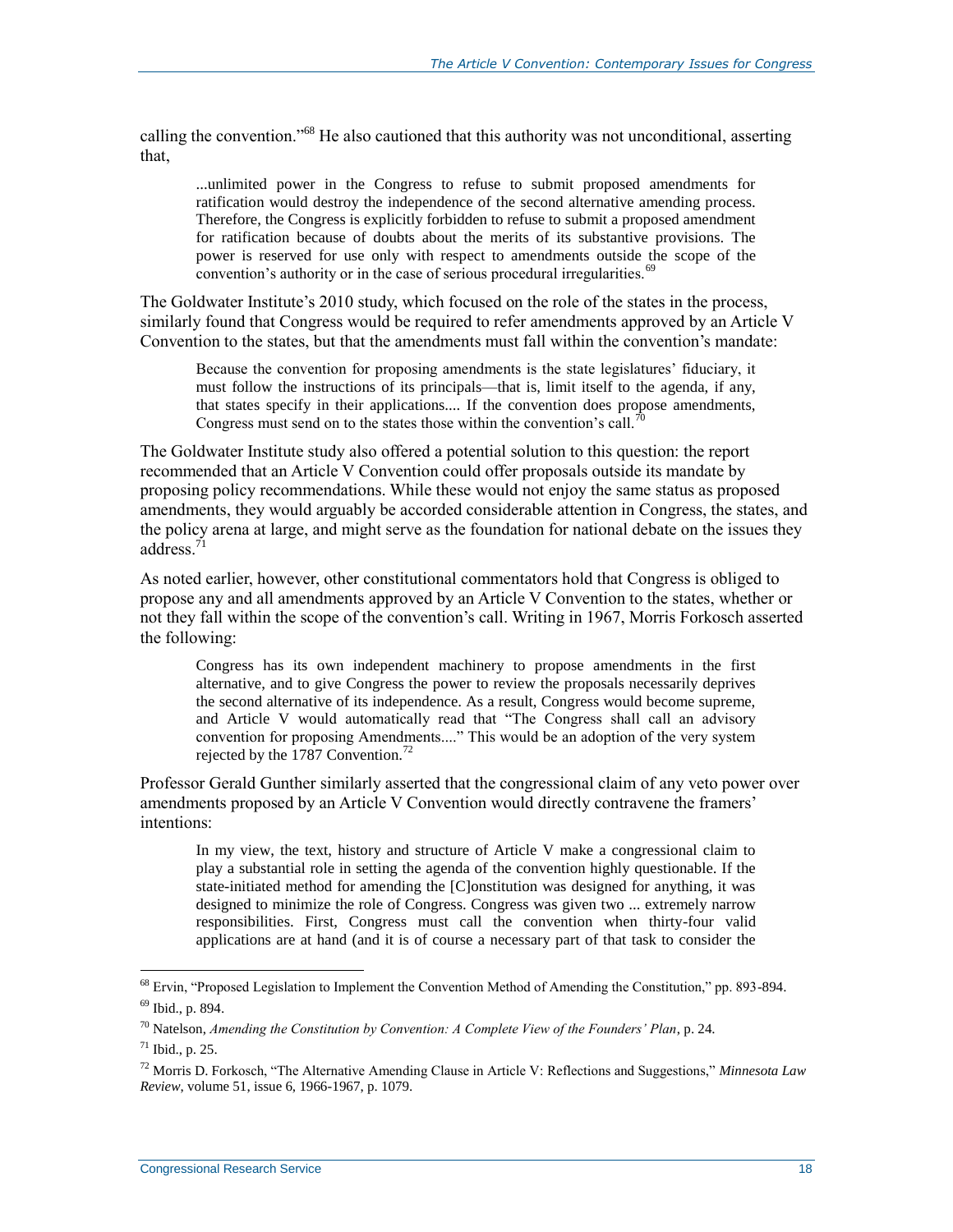validity of the applications and set up the machinery for convening the convention). Second, Congress has the responsibility for choosing a method of ratification once the convention submits its proposals. I am convinced that is all Congress can properly do.<sup>73</sup>

He also suggested that any effort by Congress to "veto" an amendment proposed by an Article V Convention might prove to be unsustainable. Convention delegates, jointly or individually, would likely make their case in the court of public opinion, arguing that congressional refusal to propose an amendment or amendments to the states would thwart "the opportunity of the people to be heard through the ratification process."<sup>74</sup> If the impasse continued, he predicted that Congress could be faced with an embarrassing political dilemma:

... might not Congress find it impolitic to refuse to submit the convention's proposals to ratification? I suggest that it is not at all inconceivable that Congress, despite its initial belief that it could impose limits, and despite its efforts to impose such limits, would ultimately find it to be the course of least resistance to submit all of the proposals emanating from a convention ... to the ratification process, where the people would have another say.<sup>75</sup>

In the final analysis, the question of whether Congress can refuse to refer an amendment or amendments may also depend on (1) what manner of convention is authorized in Article V, and (2) a convention's ability to consider amendments beyond its mandate. If only a limited convention is permissible, Congress could arguably decline to propose an amendment that addressed an issue not included in its authorizing resolution. If, however, the states were to apply for a general convention, or if a legal or political decision concluded that even a limited convention could propose amendments beyond its mandate, then Congress would arguably be less justified in refusing to send an amendment to the states.

### **Convention Planning: Format and Procedures Proposals, 1968-1992**

Congress has historically interpreted the constitutional authorization to "call a Convention for Proposing Amendments" as providing considerable discretion in setting standards and procedures for an Article V assembly. From the late 1960s through the late 1980s, when a convention appeared possible and perhaps likely, Congress considered a number of bills that would have established procedures governing such an event.

During the  $90<sup>th</sup>$  through  $103<sup>rd</sup>$  Congresses, between 1968 and 1992, 24 convention planning bills were introduced in the House of Representatives and 26 in the Senate. In general, they would have established a procedural framework for an Article V Convention, should one be called. Proponents argued that constitutional convention procedures legislation would be a valuable "stand-by" tool that would eliminate the uncertainties inherent in first-time consideration of such an event and would also facilitate contingency planning, thus enabling Congress to respond in a timely and orderly fashion should the constitutional threshold for an Article V Convention be attained. The Senate passed two constitutional convention procedures bills early in this period— S. 215, The Federal Constitutional Convention Procedures Act, in the 92<sup>nd</sup> Congress (1971), and S. 1272, a bill of the same title in the  $93<sup>rd</sup>$  Congress (1973)—but the House took no action on either measure. The Subcommittee on Civil and Constitutional Rights of the House Judiciary

<sup>73</sup> Gerald Gunther, "The Convention Method of Amending the United States Constitution," *Georgia Law Review*, volume 14, number 1, fall 1979, p. 23.

<sup>74</sup> Ibid., p. 9.

 $75$  Ibid., pp. 9-10.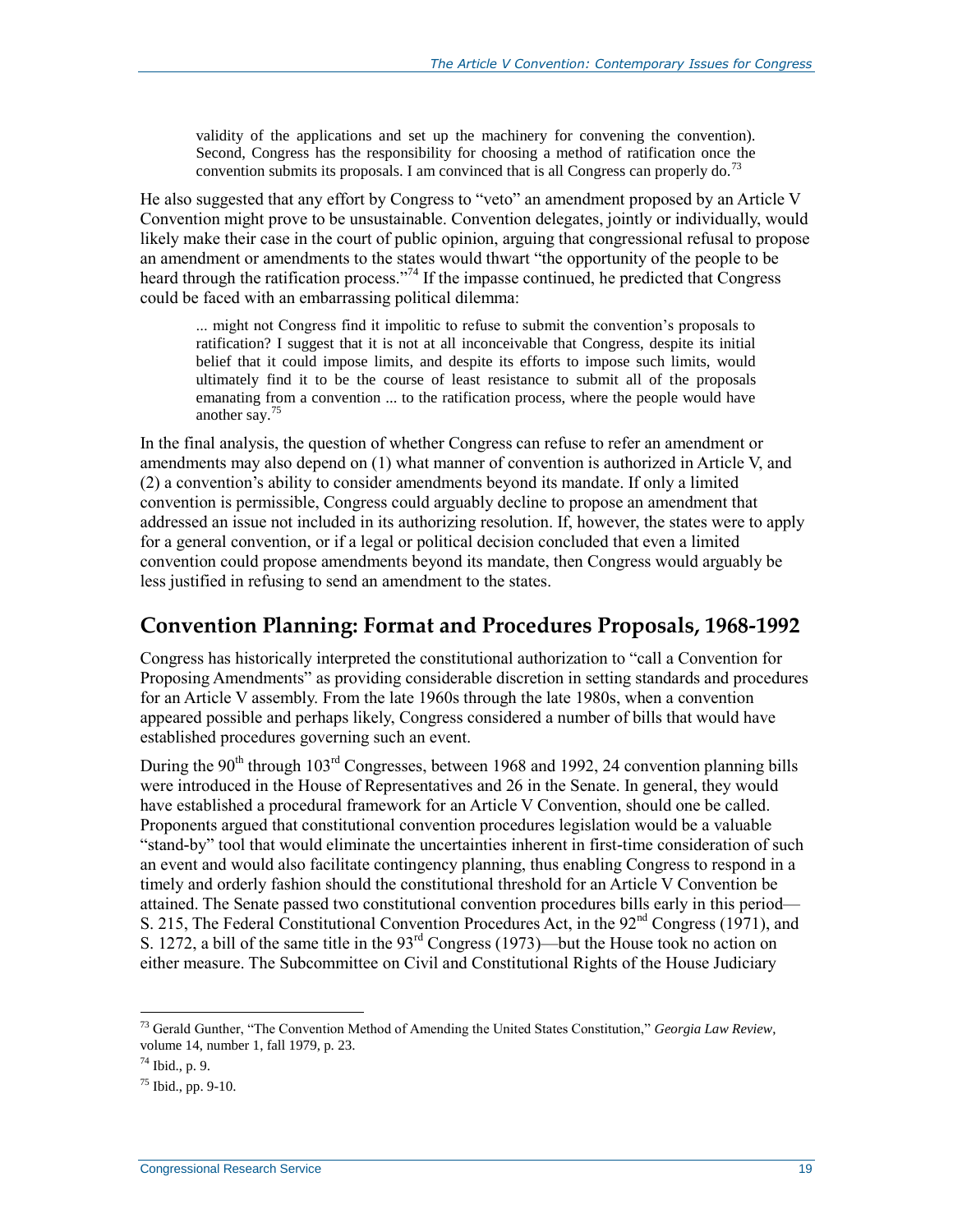Committee held hearings on the general issue, but no measure ever reached the House floor during this period.

As the prospect of an Article V Convention receded in the late 1980s and 1990s, the number of convention procedures bills introduced declined. No relevant legislation has been introduced since the  $103<sup>rd</sup>$  Congress (1993-1994).

## **Characteristics of Convention Planning Legislation**

Legislative proposals to set standards for an Article V Convention evolved during the quartercentury during which they were introduced. By the mid-1980s, they generally shared a range of quite specific requirements, including standards for state applications, size of the convention and delegate apportionment, delegate qualifications, convention procedures and funding, a set term for the convention, ratification procedures for any proposed amendments, and provisions for judicial review. The House Judiciary Committee's 1993 study noted broad agreement in the scholarly community that, "in the absence of guidelines in Article V itself, Congress must be able to act with respect to these matters pursuant to its power to call a Convention."<sup>76</sup> Some of the guidelines found in most convention planning bills of the period are identified below.

#### **State Application Procedures and Contemporaneity Standards**

Most constitutional convention procedures bills prescribed a standard format and content for state applications and set schedules for submissions to Congress and for congressional declarations of receipt. Most proposals also included a contemporaneity provision, setting a time limit, usually seven years, after which state convention applications would expire.

#### **Application, Receipt, and Processing by Congress; Call of the Convention**

These measures generally authorized the Secretary of the Senate and the Clerk of the House of Representatives to receive and retain applications, declare when applications were received, and report to their respective chambers when and if the constitutional requirement had been met.<sup>77</sup> Most bills required a declaration by Congress in the form of a concurrent resolution that valid applications had been submitted by the legislatures of two-thirds of the states, and that the constitutional prerequisite for an Article V Convention had been met. Convention procedures bills generally set a time limit ranging from 45 days to two years for Congress to call a convention once the constitutional requirement was attained. An additional concurrent resolution would then call for a convention, designating the place and time of the meeting, usually not more than one year after the adoption of the resolution, and the nature of the amendment or amendments to be considered.

#### **Convention Delegates: Selection, Number and Apportionment**

Most bills used the formula for apportionment of electoral votes for President and Vice President to determine the size of the convention and apportionment of delegates among the states. Early proposals assigned each state the same number of delegates as it had Members in the House of

 $76$  Ibid., p. 16.

 $77$  In 2015, the House of Representatives directed the Clerk of House to begin the systematic retention and public availability of all state applications concerning an Article V Convention. For additional information, please consult CRS Report R000000, *The Article V Convention to Propose Constitutional Amendments: Current Developments*, by Thomas H. Neale.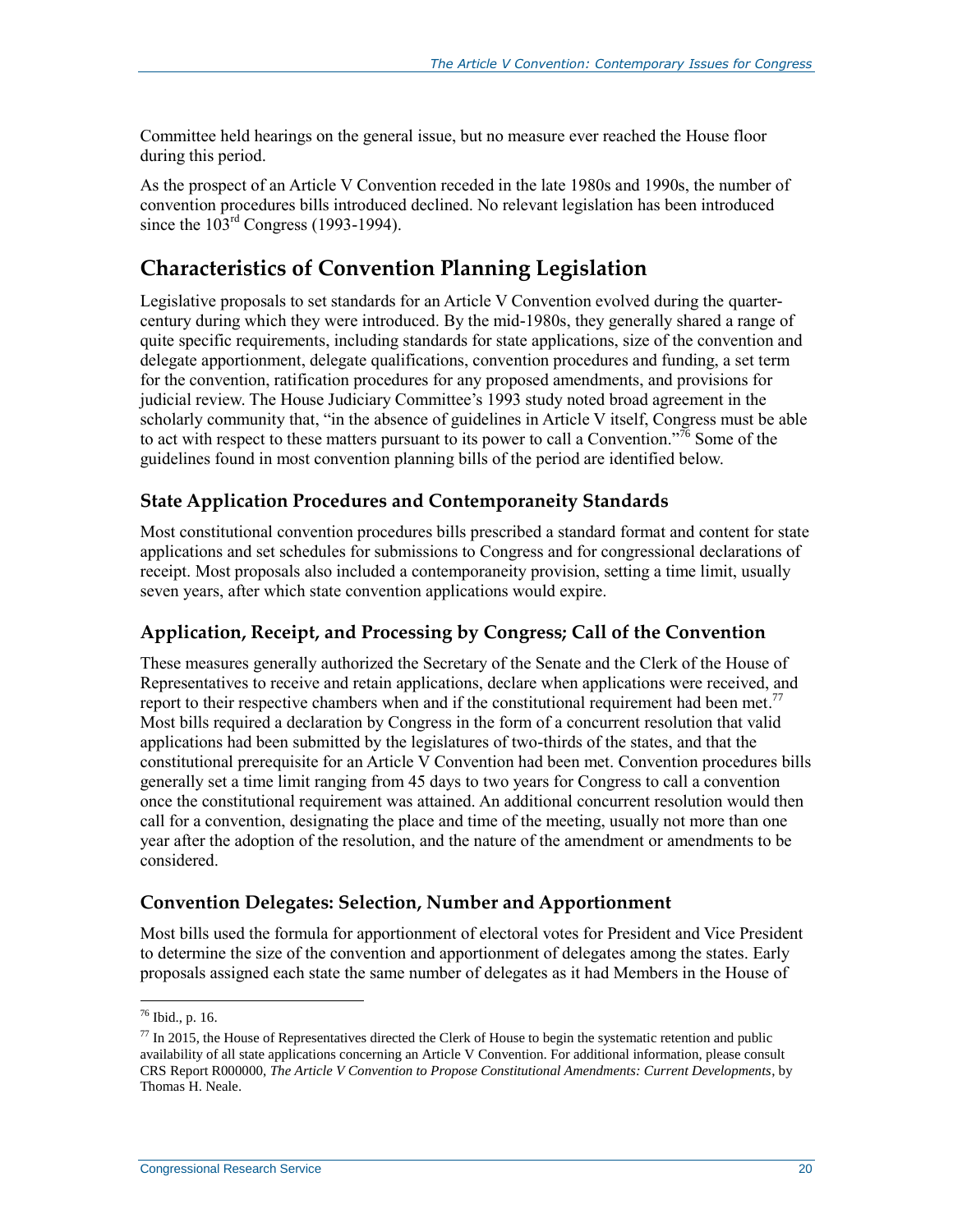Representatives, on the grounds that this apportionment would most closely approximate the goal of "one person, one vote."<sup>78</sup> Later proposals tended to assign each state a number of delegates equal to the combined total of its Representatives and Senators, for a total of 535 delegates. In this case, the additional members reflect the "senatorial" electors, and were intended "to afford smaller states a weighted influence in proposing amendments, as they have in Congress."<sup>79</sup> Some bills also provided a three-member delegation for the District of Columbia, although the nation's capital does not participate as a political jurisdiction at any other stage of the amendment process. Most bills also provided that voting in the convention would be individual members per capita, rather than by state. This was a departure from the precedent set by the Philadelphia Constitutional Convention of 1787, in which each state cast a single vote, and from Article V's application and ratification processes, under which each state's application or instrument of ratification is equally weighted.<sup>80</sup> Most bills provided for popular election of delegates governed by existing state procedures. Although widespread agreement that delegates should be popularly elected might be assumed,<sup>81</sup> some contemporary convention advocates assert the states have complete discretion in choosing how delegates will be chosen.<sup>82</sup>

#### **Convention Funding and Support**

Most convention procedures bills provided that delegates and convention staff would be compensated from, and miscellaneous convention expenses covered by, appropriated funds. Delegates would be provided with immunity from arrest in most instances during the convention. Various federal agencies were authorized to provide a reasonable level of material and staff support for the convention as requested.

#### **Convention Procedures**

Convention planning proposals generally included the following provisions governing procedures.

- The Vice President was designated in most proposed convention procedures bills to preside over the inaugural convention session, primarily for the purpose of election and installation the convention officers, as chosen by the delegates. After this initial session, the permanent officers would oversee the adoption of convention rules and procedures and preside over subsequent sessions.
- While earlier legislation would have provided for approval of proposed amendments by a simple majority of convention delegates, later versions generally substituted a two-thirds majority of delegates, voting per capita, for approval.
- Amendments were required to address the issue for which the convention was summoned. In most versions, as noted earlier in this report, Congress reserved the right to reject a proposed amendment that failed to meet this standard.
- Unless the House and Senate passed a concurrent resolution of disapproval, the President pro tempore of the Senate and the Speaker of the House of

<sup>78</sup> American Bar Association, *Amendment of the Constitution by the Convention Method under Article V*, pp. 36-37.

<sup>79</sup> Caplan, *Constitutional Brinksmanship*, p. 119.

<sup>&</sup>lt;sup>80</sup> This question is addressed at greater length later in this report.

<sup>81</sup> *Is There a Constitutional Convention in America's Future?* pp. 18-19.

<sup>82</sup> Natelson, *Amending the Constitution by Convention: A Complete View of the Founders' Plan*, pp. 22-23.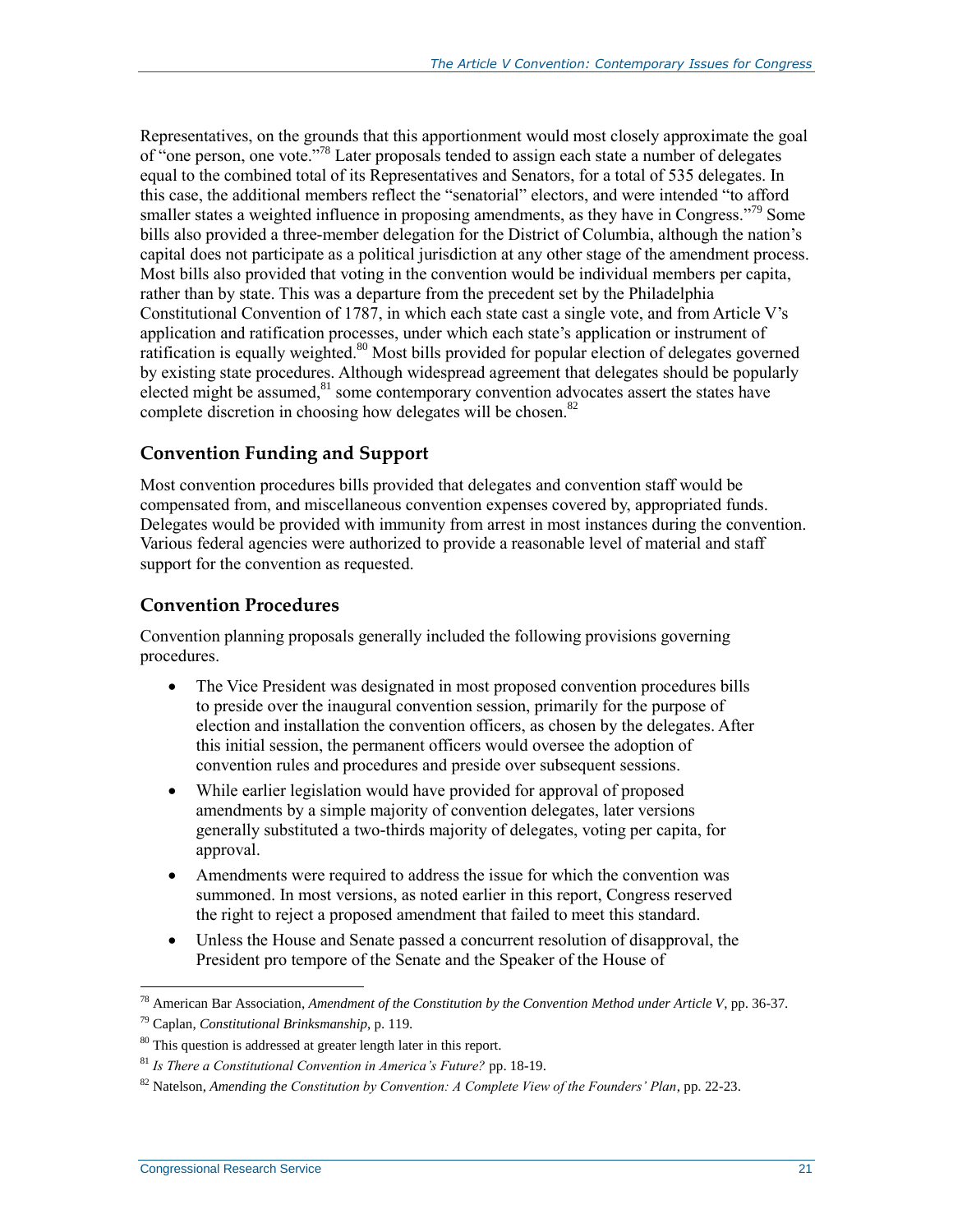Representatives were required to refer approved proposed amendments to the Administrator of General Services<sup>83</sup> for circulation to the states for ratification.

- Valid grounds for congressional disapproval of a proposed amendment included not only a departure from the policy issue for which the convention had been called, but also failure to follow procedures prescribed in the authorizing legislation.
- Amendments proposed by a convention would be subject to ratification by state legislatures or ad hoc conventions at the discretion of Congress.

#### **A Limited Term for the Convention**

Most planning bills provided a term of six months or one year for an Article V Convention.

#### **State Authority to Rescind Ratification of Proposed Amendments**

In general, state legislatures would have been authorized to rescind ratification of a proposed amendment any time during the process, but not after the constitutionally-mandated threshold of three-fourths of the states was reached.

#### **Judicial Review**

Most versions of convention planning legislation introduced later in the period would have established procedures for challenges to, and judicial review of, congressional rejection of a convention-approved amendment.

## **Additional Issues for Consideration**

Beyond the fundamental questions examined above, the Article V Convention process presents a range of ancillary issues for the consideration of Congress.

#### **The President's Role: Policy Questions**

One question concerning the Article V Convention process concerns the President: what role does he have, if any? The Constitution arguably designates Congress as the exclusive agent in federal aspects of the process—in contrast, the President, the executive branch, and the federal judiciary are not mentioned in Article V. In this absence, certain precedents have emerged over time. For instance, *Hollingsworth v. Virginia*, <sup>84</sup> a 1798 Supreme Court decision, held that the President's signature is not required on amendments proposed by Congress, and many sources accept this as settled fact. As an example, the National Archives website states that "[s]ince the President does not have a constitutional role in the amendment process, the joint resolution [proposing an amendment] does not go to the White House for signature or approval."<sup>85</sup>

 $83$  This referral is explained by the fact that between 1949 and 1985, the National Archives was a unit of the General Services Administration. Since the latter year, it has been an independent agency, the National Archives and Records Administration.

<sup>84</sup> *Hollingsworth v. Virginia*, 3 U.S. (3 Dall.) 378 (1798).

<sup>85 &</sup>quot;The Constitutional Amendment Process," National Archives website, at https://www.archives.gov/federal-register/ constitution/.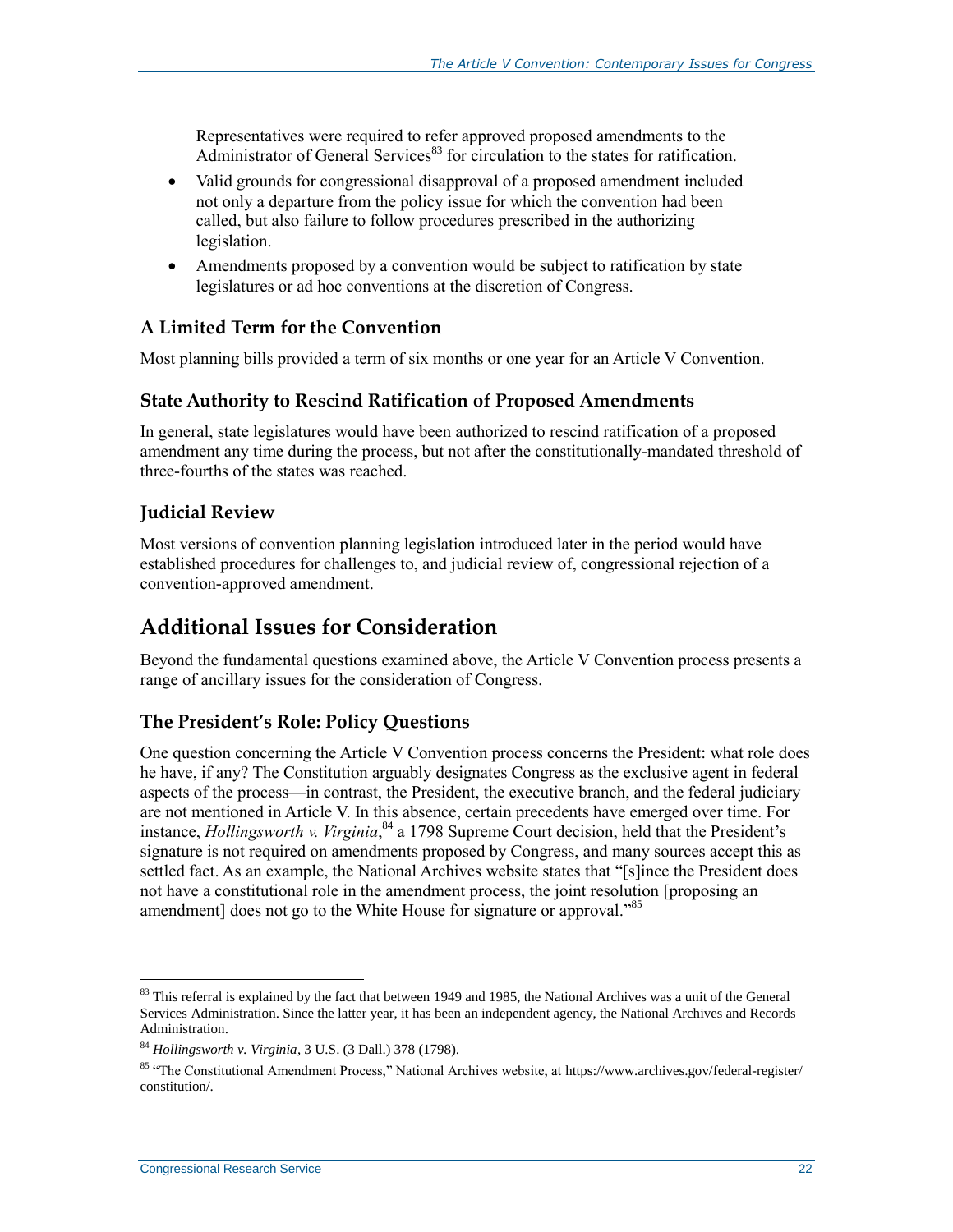On the other hand, some argue that the Constitution's presentment clause, contained in Article I Section 7, clause  $3<sup>86</sup>$  requires that all constitutional amendments must be presented to the President. Whether this holding would apply to amendments proposed by an Article V Convention remains the subject of legal analysis beyond the scope of this report. Nevertheless, the President's role under an Article V Convention has been the subject of a range of policy questions and proposals over the years.

Advocates of a presidential role in the Article V Convention process have argued their point with considerable energy in the past. Constitutional scholar Charles Black emphatically asserted that the call for a convention was too important *not* to come under the President's purview:

... a convention call would have the force of law—significant, vital law, comparable to a law establishing any other body with power to act.... Can it be thought that Article I, Section 7, can be evaded by mere *nomenclature* [emphasis in the original]—by merely calling something a "Concurrent" rather than a "Joint" Resolution?<sup>87</sup>

Supporters of a presidential role in the Article V Convention process also note that the legislative models offered in proposed convention procedures bills in the past were more than simple "calls" for a convention. They prescribed forms and procedures for a convention, authorized use of federal resources and facilities, and covered their expenses through public funding. As commentator Arthur Bonfield noted,

Congress must necessarily make more than a mere call for a convention. Such a call would be meaningless without the inclusion of the specific terms upon which such a body is to be constituted, organized, and conducted. These terms to be spelled out by Congress would appear to be similar to the general kinds of legislation with which Congress normally deals. Consequently, no reason of logic dictates its different treatment in respect to the need for Presidential approval.<sup>88</sup>

From the standpoint of the broader national interest, the same author noted that as the President is the only federal official elected (albeit indirectly) by and responsible to all voters, "[h]is participation in this process that would intimately affect all Americans and our nation as a whole seems, therefore, especially proper and natural."<sup>89</sup>

Opponents of a presidential role reject this assertion. They maintain that the language of Article V is specific, providing no part for the chief executive. The Senate Judiciary Committee's 1971 report on the proposed Federal Constitutional Convention Procedures Act (S. 215, 92<sup>nd</sup> Congress) noted that, "[i]nasmuch as the function of Congress is simply to operate the machinery to effectuate the actions of the States and the convention, there is no proper place for a Presidential role."<sup>90</sup> Moreover, the committee went on to assert that the appropriate device for proposing an Article V Convention amendment to the states was a concurrent resolution, a legislative vehicle that, by tradition, is not sent to the President. $91$ 

<sup>&</sup>lt;sup>86</sup> "Every Order, Resolution, or Vote to which the Concurrence of the Senate and House of Representatives may be necessary ... shall be presented to the President..."

 $87$  Black, "A Letter to a Congressman," p. 208. The author refers to the Constitution's presentment clause. contained in Article I, Section 7, clause 3.

<sup>88</sup> Bonfield, "Proposing Constitutional Amendments by Convention: Some Problems," p. 675.

<sup>89</sup> Arthur Earl Bonfield, "The Dirksen Amendment and the Article V Convention Process," *Michigan Law Review*, volume 66, number 5, 1967-1968, p. 986

<sup>90</sup> U.S. Congress, Senate, Committee on the Judiciary, *Federal Constitutional Convention Procedures Act*, report to accompany S. 215, Report No. 92-336, 92<sup>nd</sup> Congress, 1<sup>st</sup> session (Washington, GPO: 1971), p. 12.  $91$  Ibid.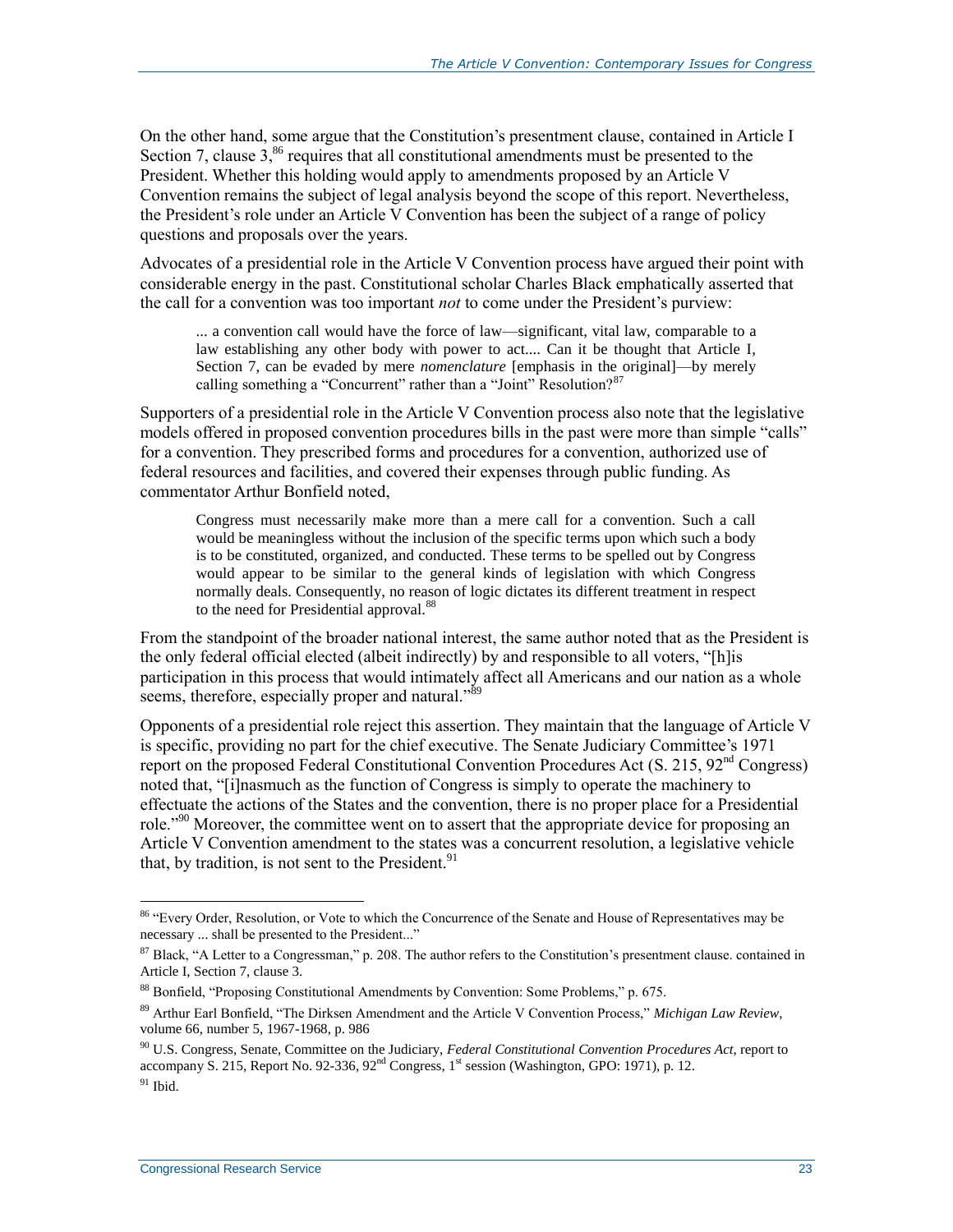In its 1974 study, the American Bar Association also cast doubt on the President's role in an Article V Convention. The study argued that the need for presidential approval of any action connected with a convention would impose an additional requirement on the process not contemplated by the framers. The report concluded that, under these circumstances, "the parallelism between the two initiating methods would be altered, in a manner that could only thwart the intended purpose of the convention process as an 'equal' method of initiating amendments."<sup>92</sup>

As the House Judiciary Committee's 1993 study noted, proponents of a role for the President might cite the presentment clause as justifying the chief executive's involvement, and that amendments proposed by Congress have traditionally been contained in joint resolutions, which are presented to the President, although not subject to his veto.<sup>93</sup> The report concludes, however, that, "[t]he purpose of the Convention alternative was to free the states [from] control of the Federal government in amending the Constitution. Presumably this includes the Nation's Chief Executive, as well as the National Legislature."<sup>94</sup>

The Senate Judiciary Committee's 1984 report on proposed convention planning legislation<sup>95</sup> made a strong claim for congressional primacy in the proposal process, apparently rejecting a role for the President:

Although there is no explicit statement to this effect in Article V, there can be little doubt that the Congress is possessed with the authority to issue legislation on the subject matter of the "Constitutional Convention Implementation Act." Article V states in relevant part that, "the Congress ... on Application of the Legislatures of two thirds of the several States shall call a Convention for proposing Amendments." Congress' explicit authority under this provision is to "call" the convention. The power[s] invested in Congress ... are entirely a function of this responsibility, authorized under the "necessary and proper" clause of Article I, section 8, clause 18.<sup>96</sup>

Other sources, however, suggest that the convention planning bills of the 1960s through 1990s fell into the category of regular legislation, and if passed by Congress, would require presentment to the President for approval. The House Judiciary Committee's 1993 report argued that these are constitutionally distinct from the convention call, since they would appropriate federal funds and allocate staff, facilities, and other federal resources to support a convention. As such, it concluded these bills would require submission to the President for his approval.<sup>97</sup> This judgment implies a two-step process, in which Congress might pass a concurrent resolution summoning a convention, which would not be presented to the President, while the additional arrangements to implement the call could be contained in a law-making measure subject to presidential presentment and approval.<sup>98</sup>

A final issue of presidential involvement concerns the ratification process. The explicit constitutional language granting Congress authority over the mode of ratification "by the Legislatures of three fourths of the several States, or by conventions in three fourths thereof, as

<sup>92</sup> American Bar Association, *Amendment of the Constitution by the Convention Method under Article V*, p. 27.

<sup>93 &</sup>quot;The Constitutional Amendment Process," National Archives website, at, at https://www.archives.gov/federalregister/constitution/.

<sup>94</sup> *Is There a Constitutional Convention in America's Future?* p. 14.

 $95$  S. 119, 98<sup>th</sup> Congress, Constitutional Convention Implementation Act of 1984.

<sup>&</sup>lt;sup>96</sup> Constitutional Convention Implementation Act of 1984, 98<sup>th</sup> Congress, 2<sup>nd</sup> session, S.Rept. 98-594, p. 21.

<sup>97</sup> *Is There a Constitutional Convention in America's Future?* p. 15.

 $98$  Ibid., p. 14.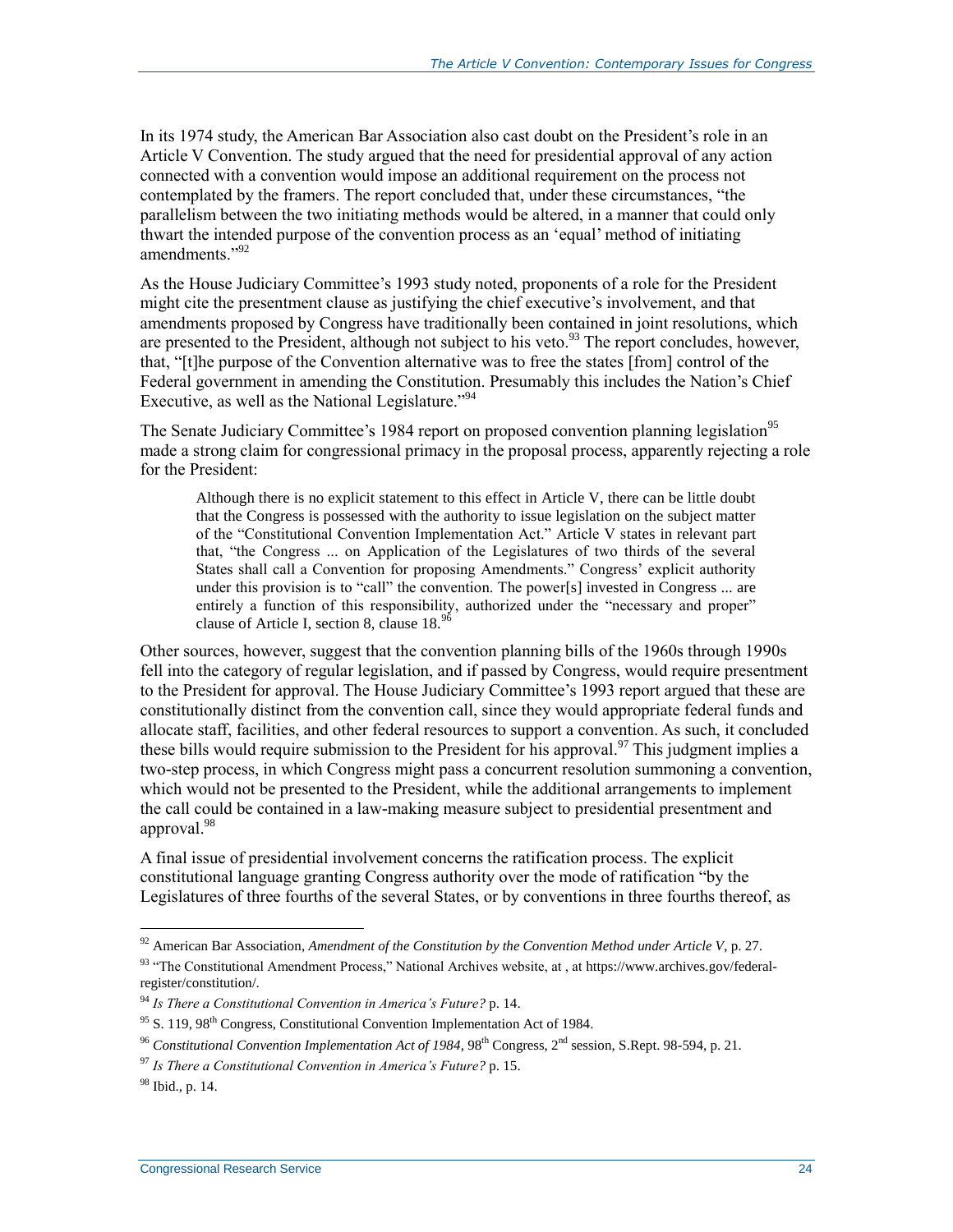the one or the other Mode of Ratification *may be proposed by the Congress* [emphasis added]" arguably precludes any involvement by the President.

#### **"Checks and Balances" in the Article V Convention Process**

With their usual attention to constitutional equity, the framers incorporated various checks and balances in the amendment process, to which Congress has added an additional requirement since the early  $20<sup>th</sup>$  century.

#### *Ratification by Legislatures or Conventions*

Article V provides Congress with two alternative ratification referral procedures for proposed amendments, stating explicitly that they "shall be valid to all Intents and Purposes, as Part of this Constitution, when ratified by the Legislatures of three fourths of the several States, or by Conventions in three fourths thereof, as the one or the other Mode of Ratification may be proposed by the Congress."<sup>99</sup>

The language authorizing Congress to choose ratification by legislatures or conventions was introduced at the Philadelphia Convention by James Madison, during consideration of the amendment process in general. Although there had been considerable discussion of the need to provide for an alternative to congressional proposal of amendments, the records of the convention and available contemporary documents reveal little debate over the two modes of ratification, arguably suggesting that the duality met with general approval.<sup>100</sup> Earlier in the convention, however, the delegates strongly favored, and ultimately approved, ratification of the Constitution by ad hoc state conventions, which they presumed would be more democratic and reflective of public opinion. State legislatures, it was assumed, would be less open to change and more wedded to the status quo. $^{101}$ 

Although the choice remains with Congress, observers have made competing policy arguments respectively, for ratification of proposed amendments both by conventions and state legislatures over the years. One commentator observed that "the convention is the only mechanism of ratification which assures the expression of the people.... It seems apparent, however, that the convention mode will be used only when there is powerful public opinion in its favor."<sup>102</sup> A contrary view was expressed by another scholar, who suggested that since amendments proposed

<sup>99</sup> "Congress has *complete freedom of choice* [emphasis added] between the two methods of ratification recognized by Article V―by the legislatures of the States, or by conventions in the States." U.S. Congress, *The Constitution of the United States of America, Analysis and Interpretation* (Washington: GPO, 2004), p. 952, at http://www.gpo.gov/fdsys/ pkg/GPO-CONAN-2002/pdf/GPO-CONAN-2002-8-6.pdf.

<sup>100</sup> U.S. Constitutional Convention, 1787, *Records of the Federal Convention*, 2:629, 15 September, in *The Founders' Constitution*, Web edition, at http://press-pubs.uchicago.edu/founders/documents/a5s2.html. It is worth noting that Madison's original draft did not require that a *convention* be called on application of two-thirds of the states, but rather, that *Congress should propose amendments* on application of two-thirds of the states. Madison, however, accepted an amendment offered by Governeur Morris and Elbridge Gerry that provided for a convention.

<sup>101</sup> Philip L. Martin, "Convention Ratification of Federal Constitutional Amendments," *Political Science Quarterly*, volume LXXXII, number 1, March, 1967, pp. 61-71.

 $102$  Ibid., p. 71. It is worth noting that Congress designated ratification by conventions only for the 21<sup>st</sup> Amendment, which repealed the  $18<sup>th</sup>$  (Prohibition) Amendment. According to one source, pro-repeal Members of Congress "favored" this mode of ratification because they believed that they clearly had popular sentiment on their side, and furthermore, they distrusted the response to the issue of the rural-dominated state legislatures." Alan P. Grimes, *Democracy and the Amendments to the Constitution*, (Lexington, MA: Lexington Books, D.C. Heath and Co., 1978), p. 110.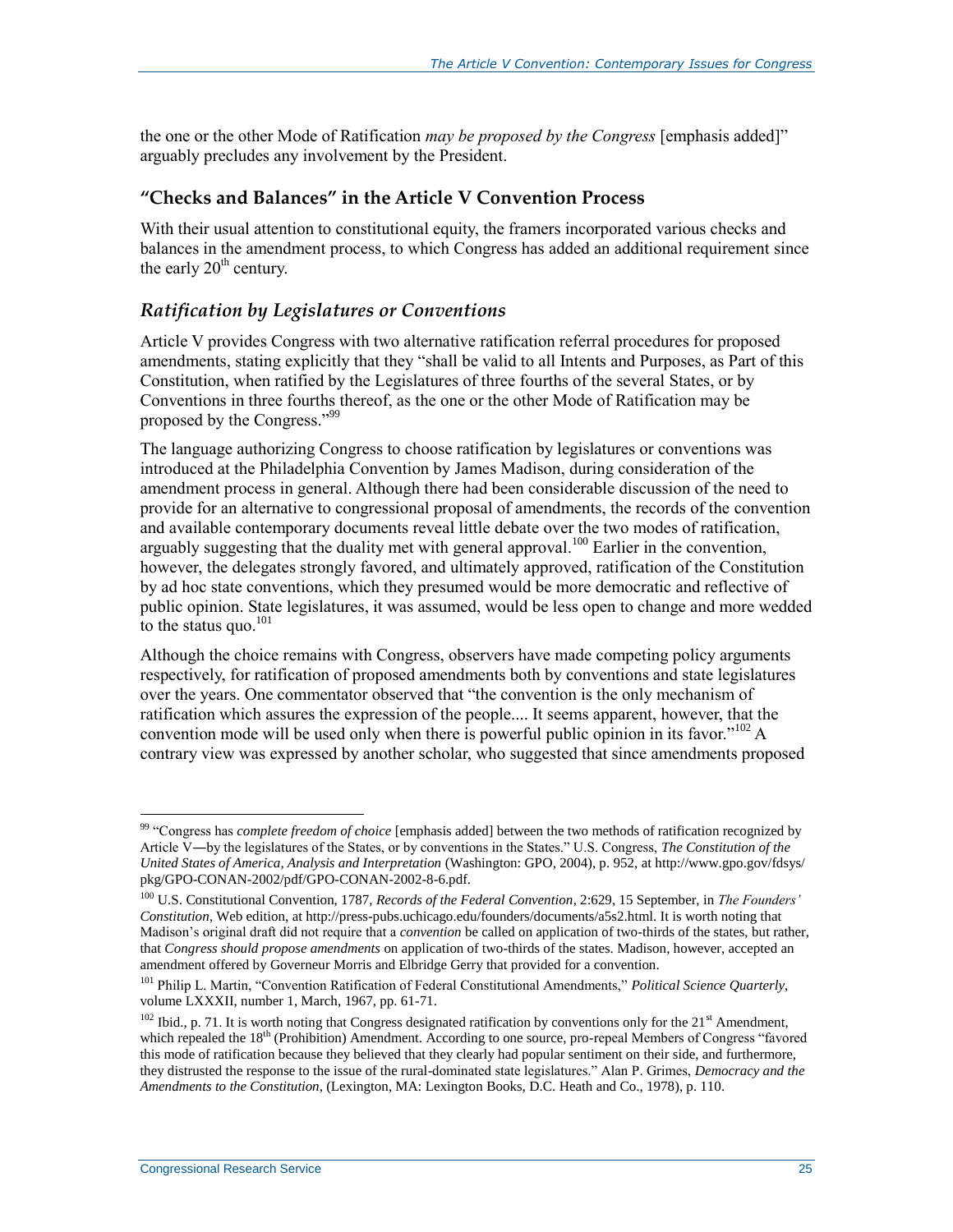under the Article V alternative will have been proposed by a convention, Congress should choose ratification by the state legislatures, on the grounds that

... there should be two different bodies, one to check on the other; the different sets of delegates to the Convention and to the states' legislatures may and should produce different reasons for so amending the Constitution.<sup>103</sup>

Thus the Constitution, in this seemingly uncontroversial delegation of authority, arguably endows Congress with a potential check to the work of an Article V Convention.

#### *Approval by Three-Fourths of the States Required for Ratification*

A second constitutional check to the Article V Convention alternative is that any amendments proposed by a convention must be ratified by a supermajority of three-fourths of the states. The framers' intentions in setting this threshold for both amendments proposed by Congress or a convention were clear. As James Madison wrote in *The Federalist*:

That useful alterations will be suggested by experience could not but be foreseen. It was requisite, therefore, that a mode for introducing them be provided. The mode preferred by the convention seems to be stamped with every mark of propriety. It guards equally against that extreme facility, which would render the Constitution too mutable; and that extreme difficulty which might perpetuate its discovered faults.<sup>104</sup>

The framers intended that successful amendments to the Constitution, whether proposed by Congress or an Article V Convention, would reflect the measured and deliberate opinion of the nation, expressed through their elected representatives.

#### *Ratification Within Seven Years of Proposal*

Article V does not contain language requiring that proposed amendments be ratified within a specific length of time. Moreover, no deadline for ratification was set by Congress for any amendment referred to the states between 1789 and 1918. Since proposal of the  $18<sup>th</sup>$  Amendment, however, and continuing with the  $20<sup>th</sup>$  and all subsequent proposed amendments,  $^{105}$  Congress has set a deadline of seven years for ratification of these proposals. This standard is not found in the Constitution, but "[i]t has been accepted that Congress may, in proposing an amendment, set a reasonable time limit for its ratification."<sup>106</sup>

Would Congress have the authority to attach a ratification deadline to any amendment or amendments proposed by a convention, as opposed to one proposed by Congress? Proponents might argue that historic precedent suggests Congress does have this power, based on the generally accepted reasoning that amendments should be ratified within a reasonable length of time. To this they might add that this practice has continued for nearly a century, and has arguably been sanctioned by the Supreme Court.<sup>107</sup> Nothing in Article V, they might conclude, prohibits attachment of a deadline, asserting that since Article V makes no distinction between amendments

<sup>&</sup>lt;sup>103</sup> Forkosch, "The Alternative Amending Clause in Article V: Reflections and Suggestions," pp. 1079-1080.

<sup>104</sup> James Madison, in *The Federalist*, Number 43, "Powers Delegated to the General Government: III," p. 315. <sup>105</sup> This includes the 20<sup>th</sup> through  $26<sup>th</sup>$  Amendments and the proposed Equal Rights Amendment and District of

Columbia Congressional Representation Amendments, neither of which was ratified within the specified time limit.

<sup>&</sup>lt;sup>106</sup> *U.S Constitution Annotated*, "Article V, Mode of Amendment, Ratification," at https://www.congress.gov/content/ conan/pdf/GPO-CONAN-REV-2014-9-6.pdf.

<sup>107</sup> *Dillon v. Gloss*: 256 U.S. 368 (1921).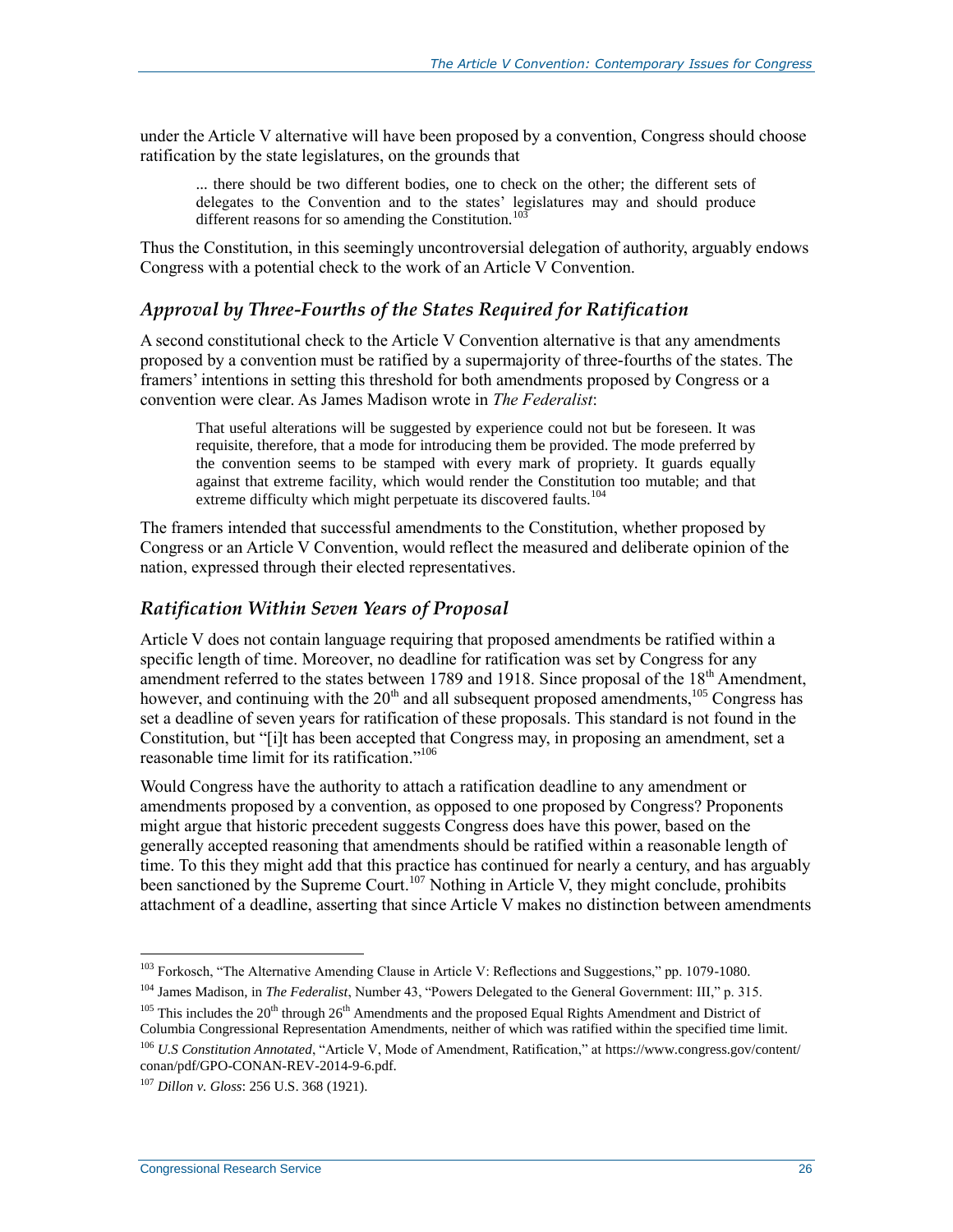proposed by Congress and those proposed by a convention, there is no constitutional barrier to the inclusion of a deadline for ratification.

Critics could point to the founders' original intent in establishing an alternative amendment process placed beyond the reach and influence of Congress. They could note that a congressionally imposed time limit for an Article V Convention's amendments would add an additional hurdle to the process of ratification, and that this would violate the spirit of the original text by making the ratification process more stringent, a requirement never contemplated by the founders.

A more problematic issue concerns *where* in the concurrent resolution proposing an Article V Convention amendment a ratification deadline could be placed. Two alternatives are available: for the  $18<sup>th</sup>$  and  $20<sup>th</sup>$  through  $22<sup>nd</sup>$  Amendments, Congress placed the deadline within the body of the amendment as proposed by the resolution. For the  $23<sup>rd</sup>$  through the  $26<sup>th</sup>$  Amendments, and for the proposed Equal Rights Amendment, the time limit was incorporated in the proposing clause, rather than in the body of the amendment itself. While it is arguable that Congress could attach a deadline to the proposing clause of an amendment generated by an Article V Convention, placing it *within* the body of the amendment could be subject to criticism as congressional interference in the process established by Article V.

#### **Should Senators and Representatives Serve as Delegates to an Article V Convention?**

This question has been the subject of legal discussion that is beyond the scope of this report, but various policy-related issues have been part of the Article V Convention debate since at least the 1960s. At first reading, the Constitution would appear to bar Members of either house of Congress from serving as committee delegates. Article I, Section 6, clause 2 states that, "[n]o Senator or Representative shall, during the time for which he was elected, be appointed to any civil Office under the Authority of the United States...." This point was acknowledged by the House Judiciary Committee's 1993 report, which noted the presumed constitutional prohibition, and that Members' service might present "great potential for conflict of interest because Members would be viewed as acting both as regulators and as persons regulated."<sup>108</sup>

Other commentators, however, have suggested that there is no apparent constitutional prohibition of Senators and Representatives serving in an Article V Convention. The American Bar Association's 1974 study determined that the constitutional prohibition bans Members of Congress from serving in one of the branches of the U.S. government, but concluded that service as a "state-elected delegate to a national constitutional convention does not meet this standard."<sup>109</sup> One scholar suggests that Members could make a substantial contribution to a convention: "in light of the delegates' function and possible impact on the constitutional scheme, it seems desirable that interested members of Congress be allowed to participate."<sup>110</sup> It could also be noted in defense of congressional participation that 41 of the 55 delegates to the Philadelphia Constitutional Convention of 1787 had served in Congress, and that during the convention, 10 delegates were simultaneously serving as incumbent Members of Congress.<sup>111</sup>

<sup>108</sup> *Is There a Constitutional Convention in America's Future?* p. 20.

<sup>109</sup> American Bar Association, *Amendment of the Constitution by the Convention Method under Article V*, p. 20.

<sup>&</sup>lt;sup>110</sup> Forkosch, "The Alternative Amending Clause in Article V: Reflections and Suggestions," p.1073.

<sup>&</sup>lt;sup>111</sup> More accurately, they were incumbent delegates to "the United States in Congress Assembled," which was the official style of Congress under the Articles of Confederation. Caplan, *Constitutional Brinksmanship*, p. 121.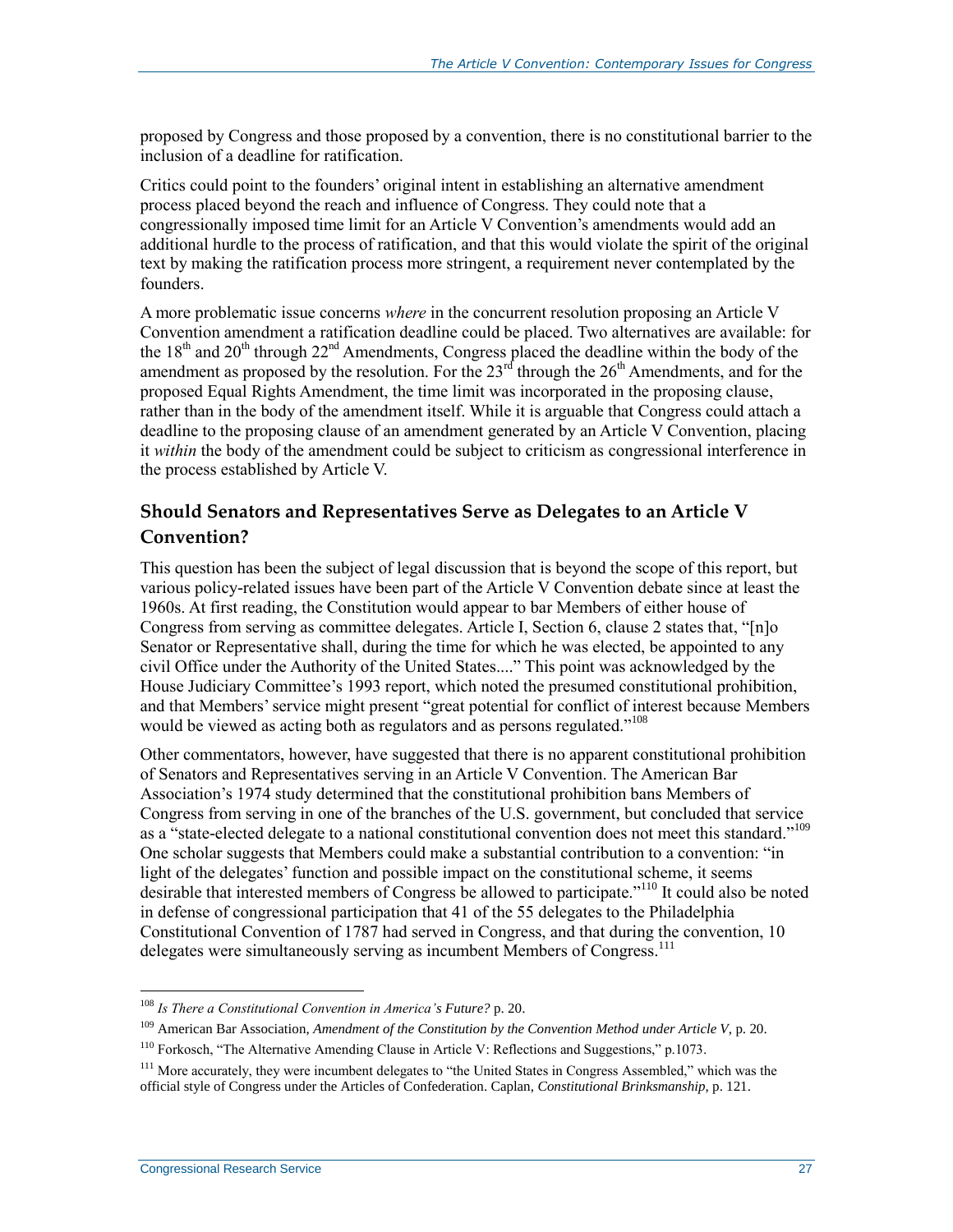#### **State Representation and Voting at a Convention: Equal or Proportional to Population?**

As noted earlier in this report, convention planning bills introduced in Congress from the 1960s through the 1990s generally proposed that delegates be apportioned to states according to population, following a congressional model. Included in the various bills were the following figures: 435 delegates, assigned to each state according to its House of Representatives delegation; 535, which added two "senatorial" delegates to provide less populous states with a "weighted influence;" and 538 delegates, which included three delegates for the District of Columbia. It may be noted, however, that some commentators assert that Congress has no authority to set the number of delegates, and that the states can send however many they choose. $^{112}$ 

While the size of a potential Article V Convention has aroused only modest controversy, debate has centered more closely on how the states would vote during proceedings, and on the crucial decision to propose an amendment or amendments: would delegates vote per capita, or would each state cast a single vote? Some advocates for an Article V Convention claim that a convention can only vote by state, not by delegates. The "Convention of States," for instance, asserts that

The universal precedent for voting at an interstate convention is on a one-state, one-vote basis. It is not a convention of delegates but a convention of states. This is the reason Article V did not need to specify the number of delegates to be sent by each state. The states can send as many delegates as they like, but each state only gets one vote. $^{113}$ 

According to this argument, an Article V Convention would be following the precedent established in 1787 by the Philadelphia Convention if each state cast a single vote; moreover, supporters could also note that Article V provides further justification by assigning equal weight to the several states in both the application and ratification processes, notwithstanding differences in population. A subsidiary question concerns voting within delegations at a convention under this rubric: assuming each state casts a single vote, what form would internal balloting take in multimember delegations? How many votes would be needed to cast a state's single vote—a majority? a plurality? What would happen should the vote be split equally?

Others make the argument that contemporary democratic practice demands that convention voting power should reflect at some level the great differences in population among the several states. The American Bar Association declared in its 1974 study that "a system of voting by states at a convention, while patterned after the original Constitutional Convention, would be unconstitutional as well as undemocratic and archaic. While it was appropriate before the adoption of the Constitution, at a time when the states were essentially independent, there can be no justification for such a system today."<sup>114</sup>

#### **The Role of the District of Columbia and U.S. Territories**

Article V is silent on membership of an Article V Convention, so it is arguable that Congress might choose to include the District of Columbia or U.S. territories if it summoned a convention, either as full members, or, alternatively, as observers.

<sup>112</sup> Natelson, *Amending the Constitution by Convention: A Complete View of the Founders' Plan*, pp. 22-23.

<sup>&</sup>lt;sup>113</sup> Convention of States website, at http://www.conventionofstates.com/real\_answers\_to\_article\_v\_questions.

<sup>114</sup> American Bar Association, *Amendment of the Constitution by the Convention Method under Article V*, p.35.``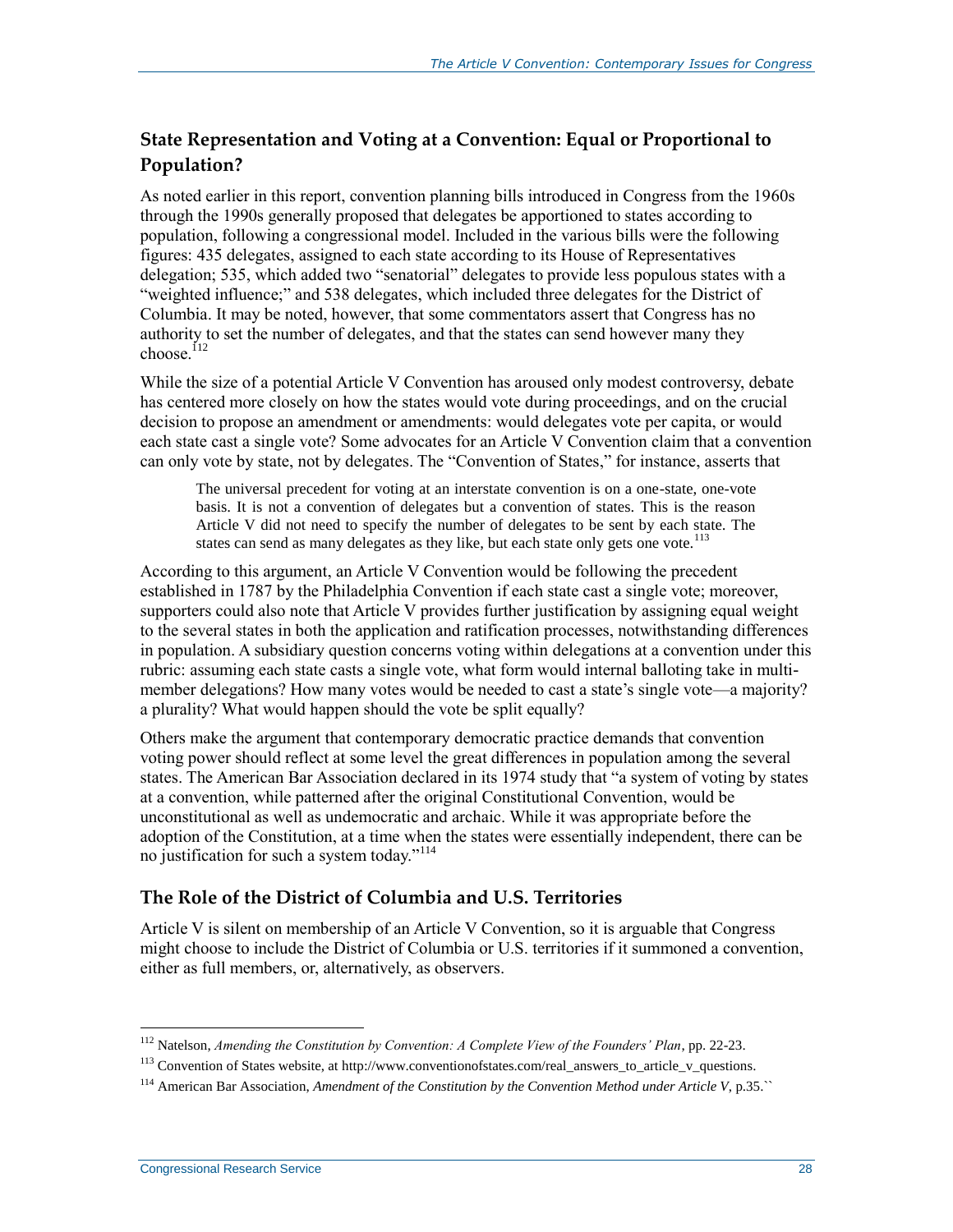As noted earlier, some versions of convention planning legislation did provide for District of Columbia delegates, but not U.S. territories. Although the federal district would not have a role in the ratification process, which the Constitution specifically limits to states, there is no apparent impediment to participation by its representatives in a convention's deliberations. The argument for participation by the District of Columbia can be made on the grounds that it has been part of the territory of the United States since independence, and that its residents have always been U.S. citizens. Within this larger question, Congress might consider whether representatives of the nation's capital could be accorded full membership in an Article V Convention, admitted as observers or non-voting delegates, as is the case with its representation in Congress, or not be included. Advocates might assert that what the Constitution does not deny, it permits, and that fairness and contemporary democratic values argue in favor of convention participation by the District of Columbia. Alternatively, it could be noted that Article V vests authority over the amending process exclusively in Congress and the states, and that inclusion of a non-state jurisdiction like the federal district was never contemplated by the founders. Some advocates might argue further that only states are authorized to participate in an Article V Convention, and that Congress lacks the authority to provide membership for any other jurisdiction.

The question of territorial representation at an Article V Convention seems more problematic. None of the convention planning bills introduced in the late  $20<sup>th</sup>$  century provided for participation by the U.S. territories. A case could be made that these jurisdictions are controlled by the United States, their inhabitants are American citizens or nationals, they enjoy the privileges and protections of the Constitution, and that they deserve at least a place at the table, as observers or delegates, if not voting members. Here again, the counter-argument is that Article V vests authority over the amending process exclusively in Congress and the states.

#### **Proposing an Amendment**

The Constitution is silent on the vote required in an Article V Convention to propose amendments. As noted earlier in this report, convention planning legislation of the 1960s-1990s set varying standards: some bills required a simple majority vote of convention delegates, while others set a higher bar with a two-thirds vote requirement. Supporters of a simple majority could note that Article V sets two very specific super-majority requirements for constitutional amendments—the two-thirds vote for amendments proposed by Congress, and the three-fourths requirement for ratification by the states. They might argue that if the framers wanted a higher threshold for amendments proposed by a convention, they would have established it in the amendment. Other commentators argue a two-thirds convention vote is consistent with the requirement for amendments proposed by Congress, and that a super-majority would ensure that only amendments enjoying widespread support would be proposed to the states:

Congress should also provide that an affirmative vote of two-thirds of the delegates would be required to propose any given amendments to the states. In this way, it would assure a symmetry of concurrence in the bodies empowered to propose constitutional amendments—whether the body was Congress or a convention.... A two-thirds requirement in such a convention would also guarantee that no amendment, regardless of its means of proposal, is ever submitted to the states before an overwhelming consensus as to its desirability is evidenced in a nationally oriented body.<sup>115</sup>

 $\overline{a}$ <sup>115</sup> Bonfield, "Proposing Constitutional Amendments by Convention: Some Problems," p. 676.